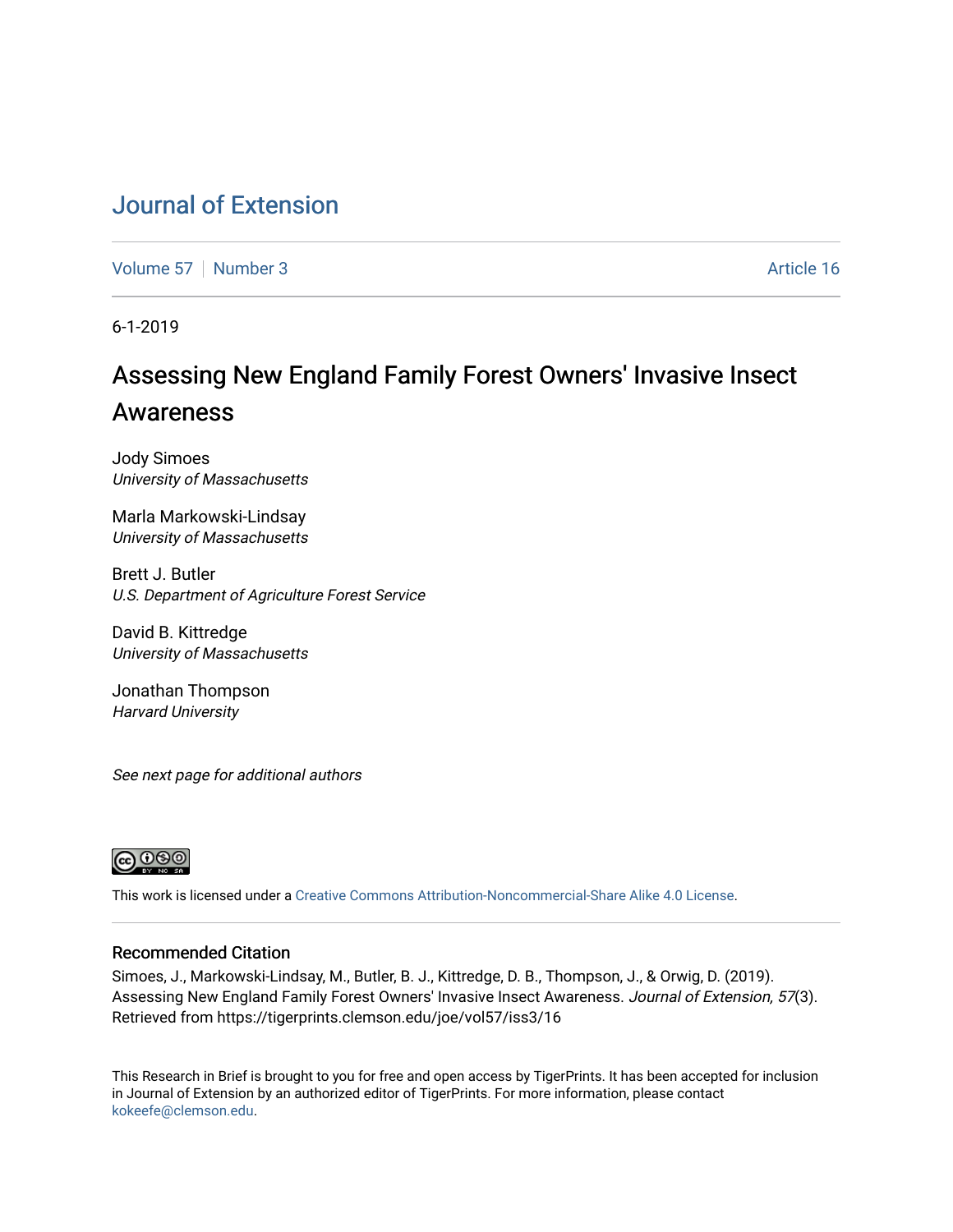# Assessing New England Family Forest Owners' Invasive Insect Awareness

### Authors

Jody Simoes, Marla Markowski-Lindsay, Brett J. Butler, David B. Kittredge, Jonathan Thompson, and David Orwig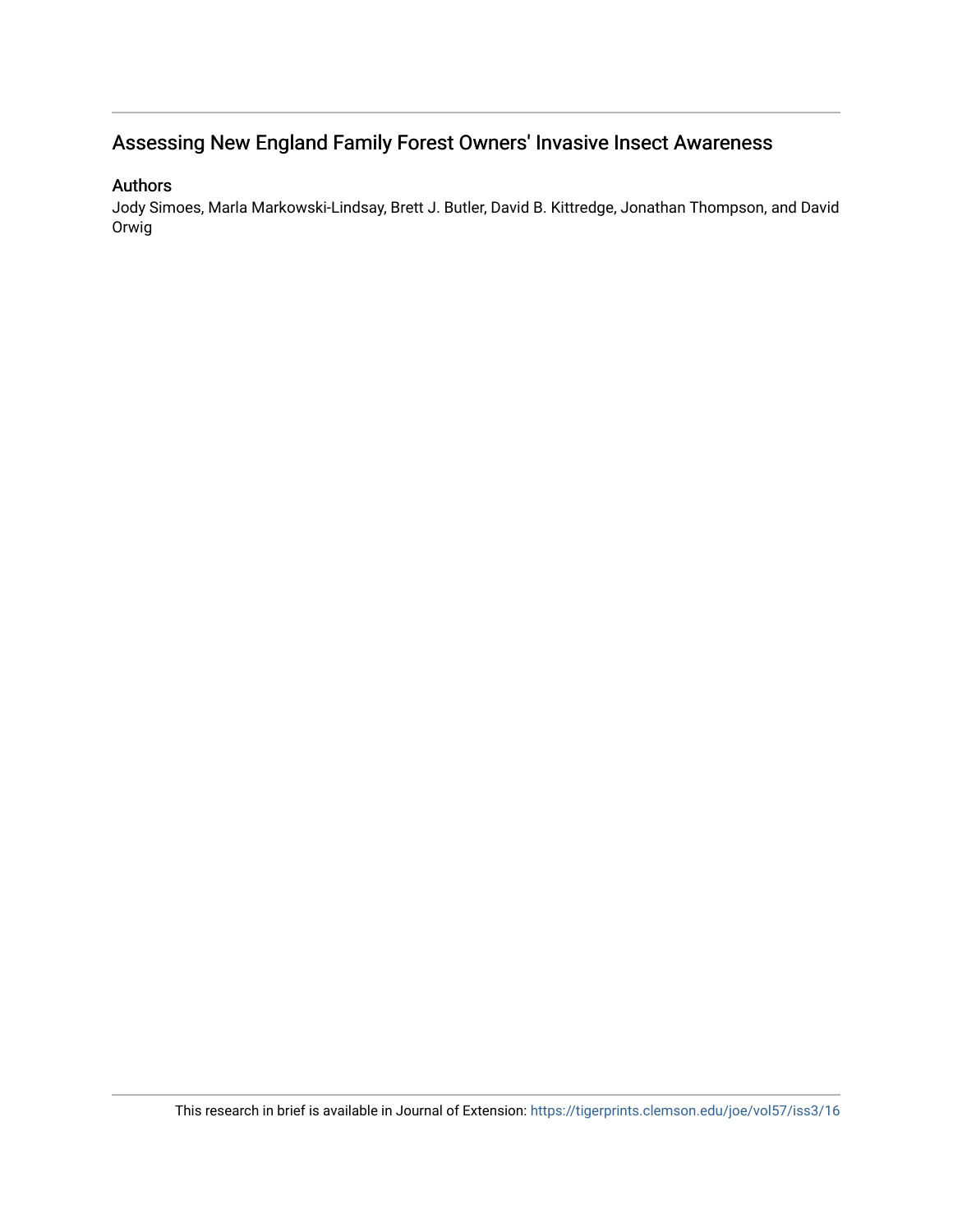

**June 2019 Volume 57 Number 3 Article # 3RIB2 Research In Brief**

# **Assessing New England Family Forest Owners' Invasive Insect Awareness**

### **Abstract**

Family forest owners in the United States have underscored the need for forest insect pest (FIP) information, and numerous Extension programs have been developed to meet pest information needs. We developed the Pest Awareness Index to illustrate the heterogeneity of familiarity, knowledge, and experience regarding three FIPs (hemlock woolly adelgid, emerald ash borer, Asian long-horned beetle) in four New England states. Using mail survey data of family forest owners, we calculated an index from three components and provided comparisons based on region and actual insect presence. The differences in the index across these domains have implications for measurement and delivery of Extension programs.

**Keywords:** [hemlock woolly adelgid](https://joe.cfaes.ohio-state.edu/search-results.php?cx=010816128502272931564%3Aopgn_voyplk&cof=FORID%3A10&ie=UTF-8&q=hemlock woolly adelgid&sa=Search+JOE#1039\), [emerald ash borer](https://joe.cfaes.ohio-state.edu/search-results.php?cx=010816128502272931564%3Aopgn_voyplk&cof=FORID%3A10&ie=UTF-8&q=emerald ash borer&sa=Search+JOE#1039\), [Asian long-horned beetle](https://joe.cfaes.ohio-state.edu/search-results.php?cx=010816128502272931564%3Aopgn_voyplk&cof=FORID%3A10&ie=UTF-8&q=Asian long-horned beetle&sa=Search+JOE#1039\), [awareness index](https://joe.cfaes.ohio-state.edu/search-results.php?cx=010816128502272931564%3Aopgn_voyplk&cof=FORID%3A10&ie=UTF-8&q=awareness index&sa=Search+JOE#1039\), [New England](https://joe.cfaes.ohio-state.edu/search-results.php?cx=010816128502272931564%3Aopgn_voyplk&cof=FORID%3A10&ie=UTF-8&q=New England&sa=Search+JOE#1039)

### **Jody Simoes**

Postdoctoral Research Fellow Department of Environmental Conservation University of Massachusetts Amherst, Massachusetts [simoes.jody@gmail.co](mailto:simoes.jody@gmail.com) [m](mailto:simoes.jody@gmail.com)

### **Jonathan Thompson**

Senior Ecologist Harvard Forest Petersham, **Massachusetts** [jthomps@fas.harvard.](mailto:jthomps@fas.harvard.edu) [edu](mailto:jthomps@fas.harvard.edu) [@HarvardForest](https://twitter.com/HarvardForest)

**Marla Markowski-Lindsay** Research Fellow Family Forest Research Center University of Massachusetts Amherst, Massachusetts [marla@eco.umass.edu](mailto:marla@eco.umass.edu) [@familyforests](https://twitter.com/familyforests)

### **David Orwig**

Senior Ecologist– Forest Ecologist Harvard Forest Petersham, Massachusetts [orwig@fas.harvard.ed](mailto:orwig@fas.harvard.edu) [u](mailto:orwig@fas.harvard.edu) [@HarvardForest](https://twitter.com/HarvardForest)

**Brett J. Butler** Research Forester Family Forest Research Center U.S. Department of Agriculture Forest Service, Northeastern Research Station Amherst, Massachusetts [bbutler01@fs.fed.us](mailto:bbutler01@fs.fed.us)

**David B. Kittredge** Professor Emeritus Department of Environmental Conservation University of Massachusetts Amherst, Massachusetts [david.kittredge@eco.u](mailto:david.kittredge@eco.umass.edu) [mass.edu](mailto:david.kittredge@eco.umass.edu)

# **Introduction**

Approximately 36% of the forestland in the United States is privately held by an estimated 11 million families, individuals, trusts, estates, and family partnerships, collectively referred to as family forest owners (FFOs) (Butler et al., 2016). Given new and emerging forest health issues, FFO awareness related to these issues is critical to the future condition and persistence of FFO lands.

Negative impacts of invasive forest insect pests (FIPs) have been documented globally (Aukema et al., 2011;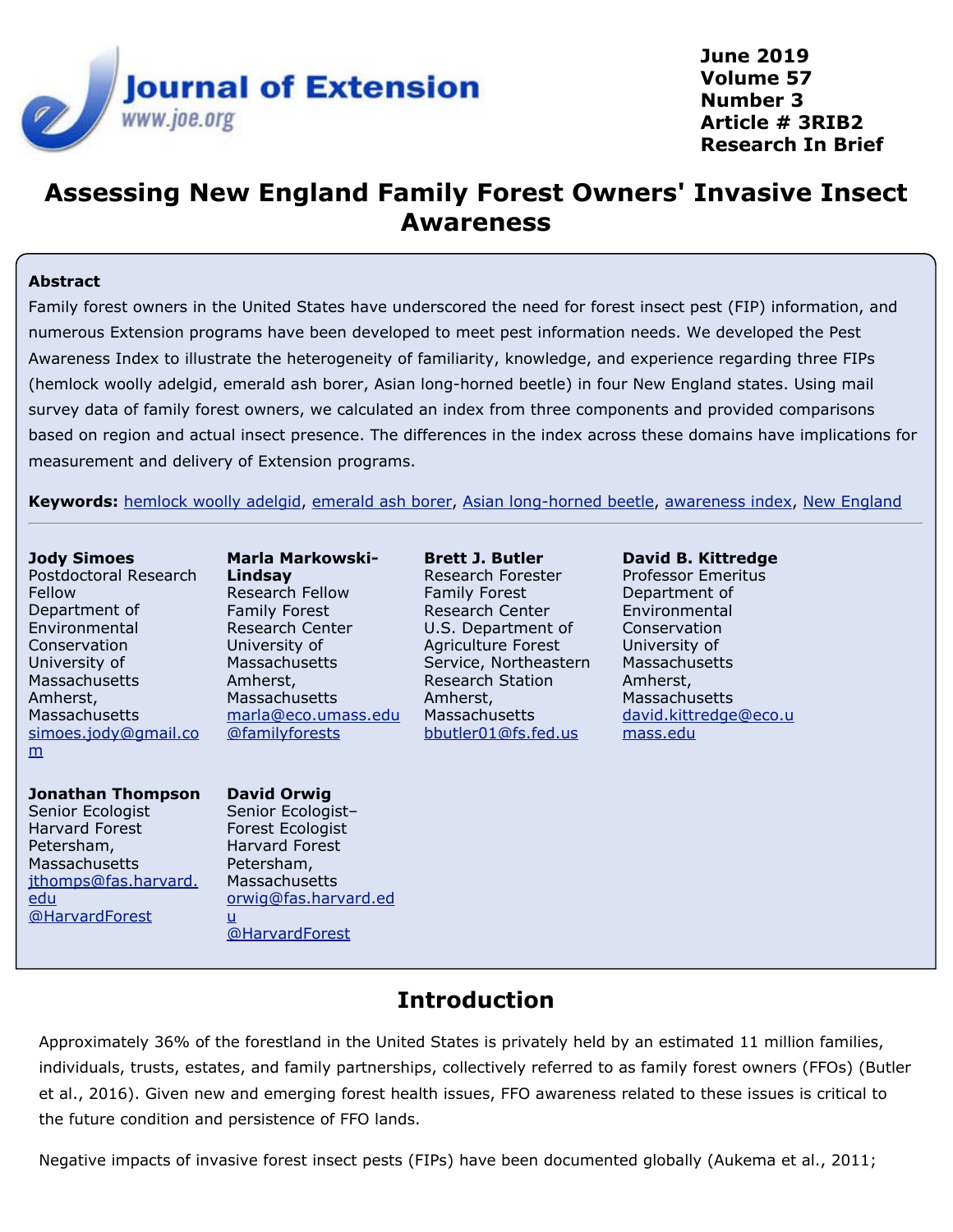Liebhold, MacDonald, Bergdahl, & Mastro, 1995; Peltzer, Allen, Lovett, Whitehead, & Wardle, 2010). Damage from FIPs occurs in forests in many parts of the United States, costing billions of dollars annually (Aukema et al., 2011). The northeastern United States leads the country in the number of invasive FIPs (Liebhold et al., 2013), which include hemlock woolly adelgid (HWA) (*Adelges tsugae*), emerald ash borer (EAB) (*Agrilus planipennis*), and Asian long-horned beetle (ALB) (*Anoplophora glabripennis*). Damage includes major ecological and economic impacts (Lovett et al., 2016). Insects selectively alter forest structure and composition (Dodds & Orwig, 2011; Orwig, Foster, & Mausel, 2002; Orwig et al., 2012); affect carbon, water, and nutrient cycles (Hicke et al., 2012; Kim et al., 2017; Lovett, Canham, Arthur, Weathers, & Fitzhugh, 2006); and undermine the provisioning of ecosystem services (Boyd, Freer-Smith, Gilligan, & Godfray, 2013; Peltzer et al., 2010).

FIPs are identified as one of the most highly rated topics with regard to educational needs and management interests of FFOs (Magill, McGill, & Fraser, 2004; McGill, Campbell, & Pierskalla, 2007; Strong, Oester, & Shaw, 2012; Zobrist & Rozance, 2015). The importance of FIP identification, education on FIPs, and management of FIPs has been recognized within the Extension community (Sundermeier, 2005). Numerous examples exist of programs and workshops focused on training and education on topics related to FIPs and forest health (Anderson, 2006; Nagle, Usborne, Stone, McCullough, & Sadof, 2014; O'Callaghan & Skelly, 2013; Strong et al., 2012).

We contribute to this growing body of literature by presenting an FFO Pest Awareness Index (PAI) for the most threatening insects in the Connecticut River Valley watershed (i.e., HWA, EAB, and ALB) (Table 1) and investigating regional variation in this index. The study reported here is part of a larger, multidisciplinary effort examining interactions between FFOs and FIPs in the watershed as a coupled natural and human system. To develop the PAI, we quantified FFOs' familiarity, knowledge, and experience related to the three aforementioned FIPs. The premise for the tool came from the Conservation Awareness Index, which involves use of a questionnaire for assessing FFOs' awareness of forest conservation options (Van Fleet, Kittredge, Butler, & Catanzaro, 2012).

### **Table 1.**

Target Forest Insect Pest Species of the Connecticut River Valley Watershed

**Invasive species Detection and impact**

### Hemlock woolly adelgid HWA was detected in the eastern United States in the early 1950s and has been a major concern for over 20 (HWA) (*Adelges tsugae*) years as its range has expanded across eastern forests and it has killed over 90% of the hemlocks (*Tsuga* spp.) it has encountered (Orwig et al., 2013; Orwig et al., 2012). As of 2014, HWA had been detected in 19 states from Maine to Georgia, including Connecticut, Massachusetts, New Hampshire, and Vermont (U.S. Department of Agriculture [USDA] Forest Service, 2016). Emerald ash borer (EAB) (*Agrilus planipennis*) EAB was first discovered in North America in 2002 and has subsequently killed millions of ash trees (*Fraxinus* spp.) (Herms & McCullough, 2014). By the end of 2014, EAB was found in 24 states, including Connecticut, Massachusetts, and New Hampshire (USDA Forest Service, 2016). In February 2018, EAB detection spread to Vermont (University of Vermont Extension, Vermont Department of Forests, Parks, and Recreation, Vermont Department of Environmental Conservation, & Vermont Nature Conservancy, 2018). Asian long-horned beetle (ALB) (*Anoplophora glabripennis*) ALB, discovered in New York in 1996, was later found in four other states, including Massachusetts in 2008. Although ALB has been declared eradicated in Boston (Meng, Hoover, & Keena, 2015), removal efforts remain in a 110 mi<sup>2</sup> quarantine area surrounding Worcester, MA. ALB attacks hardwood species, preferring a variety of maples (*Acer* spp.), with 22 hardwood tree genera (families) serving as larval hosts (Meng et al., 2015).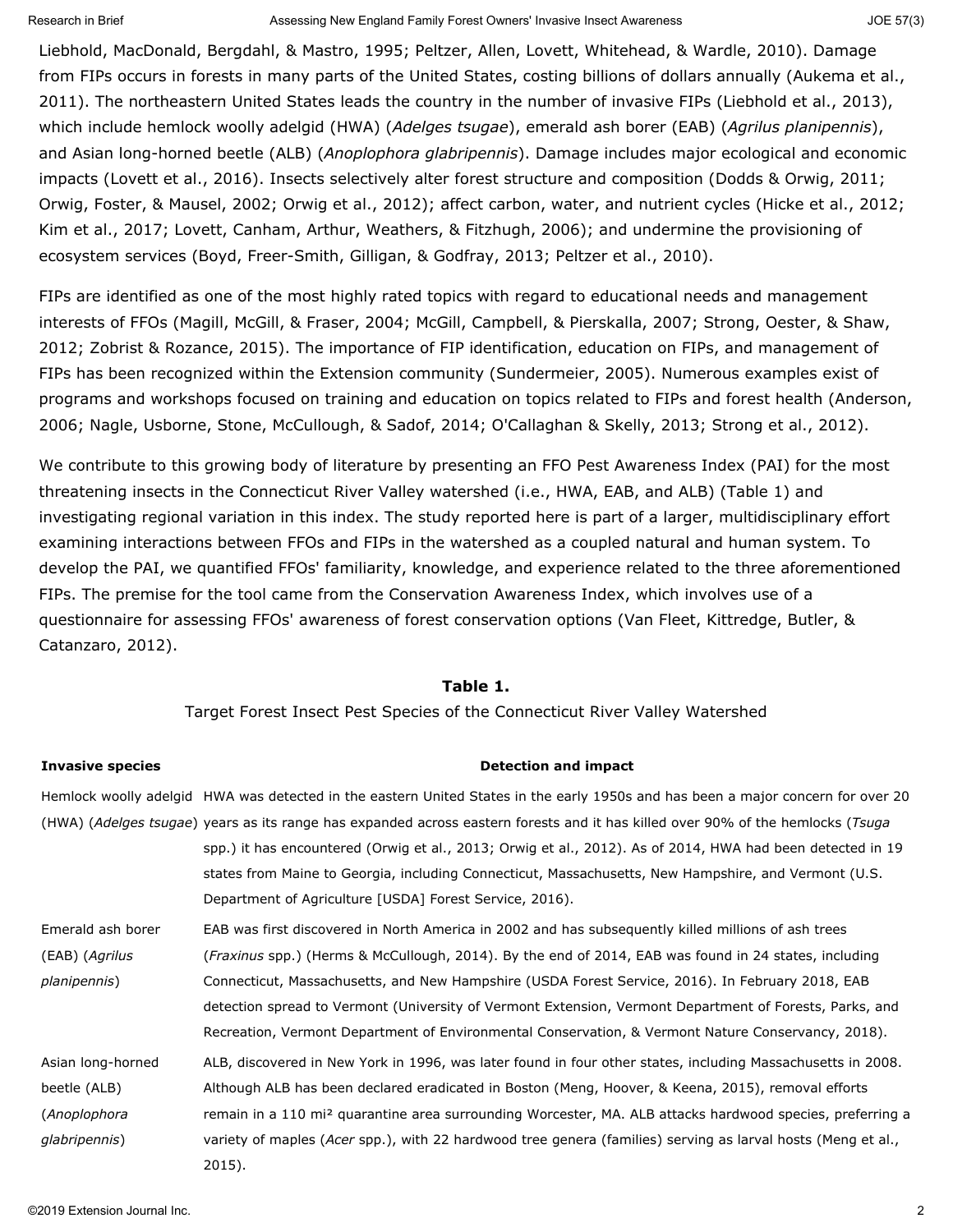*Note.* Connecticut, Massachusetts, New Hampshire, and Vermont are the states addressed in the investigation of regional variation in the Pest Awareness Index reported herein.

### **Data and Methods**

Our study area encompassed Connecticut, Massachusetts, New Hampshire, and Vermont towns that fall within the Connecticut River Valley watershed (Figure 1). We gathered landowner information from a random sample of FFOs owning 10 or more acres of land. We stratified across six regions and by size of parcels, 10−49 ac and ≥50 ac, to ensure sufficient representation of larger parcels across the region.

### **Figure 1.**

Mail Survey Study Area



The survey included questions for ascertaining landowners' familiarity, knowledge, and experience related to three focal FIPs (Appendix A). In 2017, we administered 2,000 mail surveys, following methods advanced by Dillman, Smyth, and Christian (2014), to approximately 333 FFOs per region (roughly 167 per strata). After accounting for ineligible surveys (e.g., those sent to deceased persons, persons not owning land), we obtained a 37% cooperation rate, or 688 usable surveys. Lack of knowledge may be one factor contributing to the lower response rate. We detected no nonresponse bias based on telephone follow-up calls or based on early/late respondent comparisons.

We modeled the PAI questions and scoring methodology after the Conservation Awareness Index (Van Fleet et al., 2012). We transformed responses to each question for each species into a numerical value. Higher scores reflect higher levels of self-reported familiarity, correct answers to knowledge-based questions, and insect exposure or management experience (Appendix B).

We used these transformed responses to calculate component and summary PAI scores. First, we calculated 12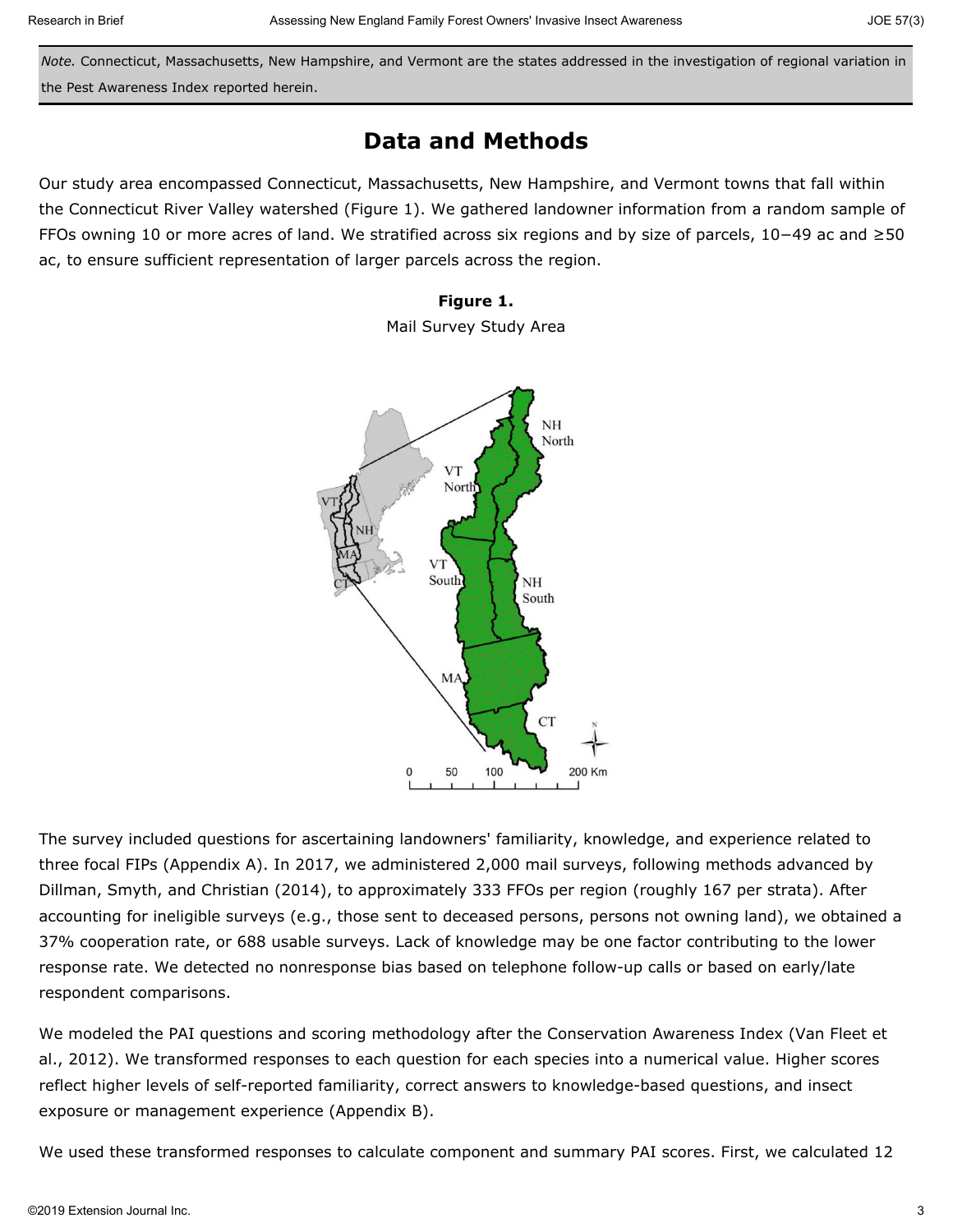scores for each respondent—one for each PAI component and species. Second, we calculated component PAI scores for the sample: We averaged sample responses for each component/species combination. Third, we calculated summary PAI scores by species: We summed component responses for each respondent by species and then averaged scores by species.

To understand whether PAI scores varied geographically, we partitioned data by region and calculated regional mean PAI scores for each species. To understand whether PAI scores differed when respondents resided in towns where insects had been detected, we identified in-zone and out-of-zone towns based on the presence of each forest pest (Figure 2). We then calculated PAI scores for each of the region/zone combinations by species, region, and zone. We tested for differences in PAI scores across species with Wilcoxon signed-rank tests and differences in PAI scores for infested versus noninfested towns with Wilcoxon rank-sum tests.

#### **Figure 2.**

Forest Insect Pest Presence in Study Area as of 2017 Survey Administration



## **Results**

The component PAI scores captured variation in FIP awareness across the study area (Table 2). Respondents were most aware of EAB. Although HWA had been in the area the longest, 26% of respondents had not heard of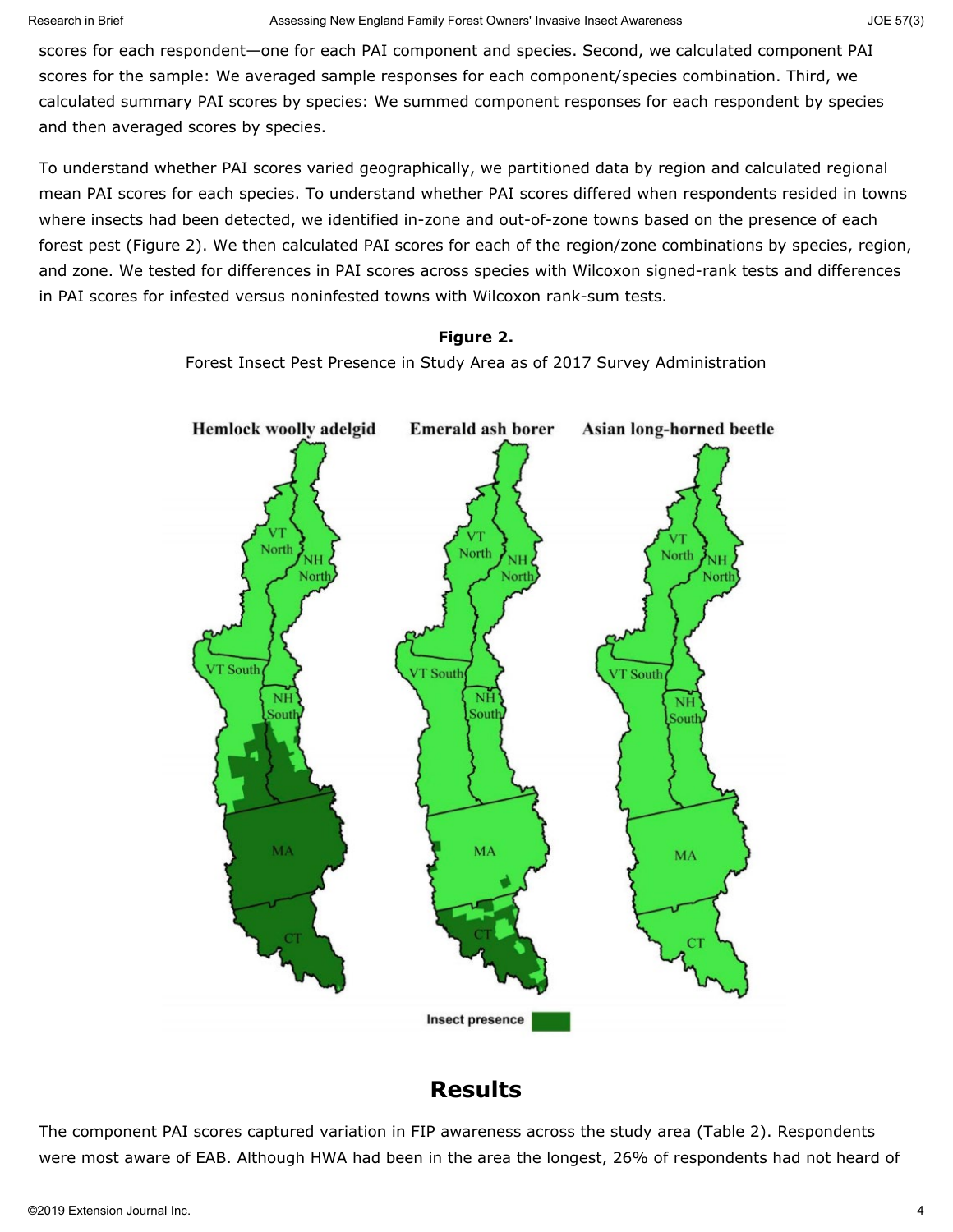Research in Brief **Assessing New England Family Forest Owners'** Invasive Insect Awareness JOE 57(3) JOE 57(3)

HWA, compared with 9% and 8% who had not heard of EAB and ALB, respectively (Appendix C). However, respondents' pest knowledge was greatest for HWA. The experience score for each of the species resulted in negative PAI scores, largely driven by respondents' lack of knowledge of the presence of the FIP in their towns and lack of forest management experience with the FIP (Appendix C). The highest summary PAI scores were associated with HWA and EAB (not statistically different) and the lowest with ALB (Figure 3).

### **Table 2.**

Study Area Component and Summary Pest Awareness Index Scores Across Species

|                          |                       |                    | <b>Asian long-</b> |                                                    |
|--------------------------|-----------------------|--------------------|--------------------|----------------------------------------------------|
|                          | <b>Hemlock woolly</b> | <b>Emerald ash</b> | horned beetle      |                                                    |
|                          | adelgid (HWA)         | borer (EAB)        | (ALB)              |                                                    |
| <b>Index component</b>   | M(SD)                 | M(SD)              | M(SD)              | Wilcoxon signed-rank test result                   |
| Familiarity              | 0.34(0.3)             | 0.44(0.2)          | 0.40(0.2)          | All paired comparisons different                   |
| (range: $0$ to $1$ )     |                       |                    |                    | $(p \le .01\%)$                                    |
| Knowledge                | 0.37(0.5)             | 0.21(0.5)          | 0.05(0.6)          | All paired comparisons different                   |
| $(range: -1 to 1)$       |                       |                    |                    | $(p \le .01\%)$                                    |
| Experience: Exposure     | $-0.53(0.7)$          | $-0.69(0.5)$       | $-0.71(0.5)$       | HWA/EAB different ( $p \le .01\%$ ) HWA/ALB        |
| $(range: -1 to 1)$       |                       |                    |                    | different ( $p \leq .01\%$ ) EAB/ALB not different |
| Experience: Management   | $-0.12(0.4)$          | $-0.11(0.4)$       | $-0.16(0.4)$       | HWA/EAB not different                              |
| $(range: -1 to 1)$       |                       |                    |                    | HWA/ALB different ( $p \leq 1\%$ )                 |
|                          |                       |                    |                    | EAB/ALB different ( $p \le .01\%$ )                |
| Summary                  | 0.05(1.4)             | $-0.15(1.1)$       | $-0.41(1.0)$       | HWA/EAB not different                              |
| (range: $-3$ to 4)       |                       |                    |                    | HWA/ALB different ( $p \le .01\%$ )                |
|                          |                       |                    |                    | EAB/ALB different ( $p \le .01\%$ )                |
| <i>Note.</i> $N = 688$ . |                       |                    |                    |                                                    |

### **Figure 3.**

Frequency Distribution of Summary Pest Awareness Index Scores by Species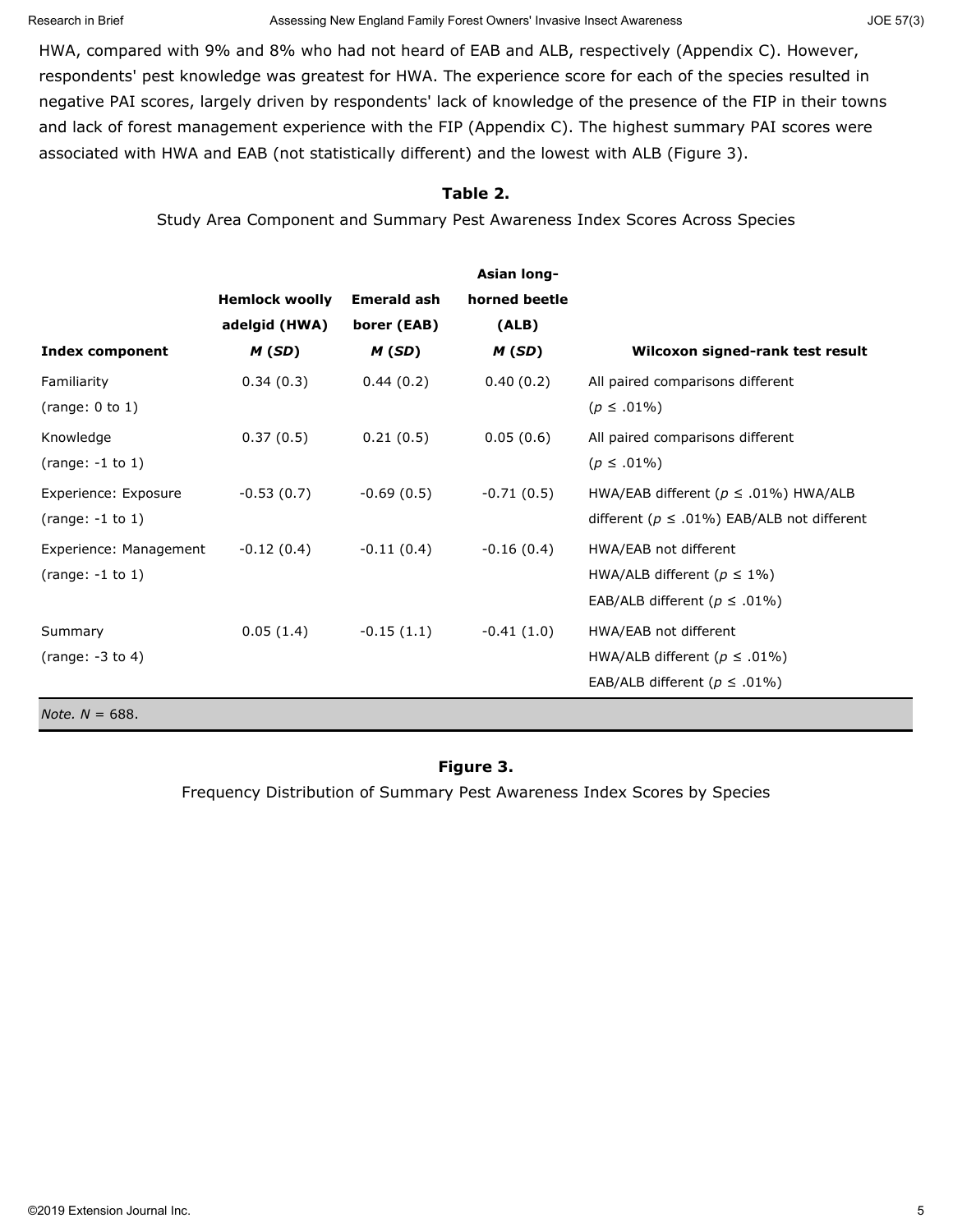#### Research in Brief **Assessing New England Family Forest Owners' Invasive Insect Awareness** JOE 57(3) JOE 57(3)



The PAI score results differed by region (Figure 4). Component scores for the entire study area showed consistently positive scores for familiarity and knowledge and negative scores for exposure and management experience.

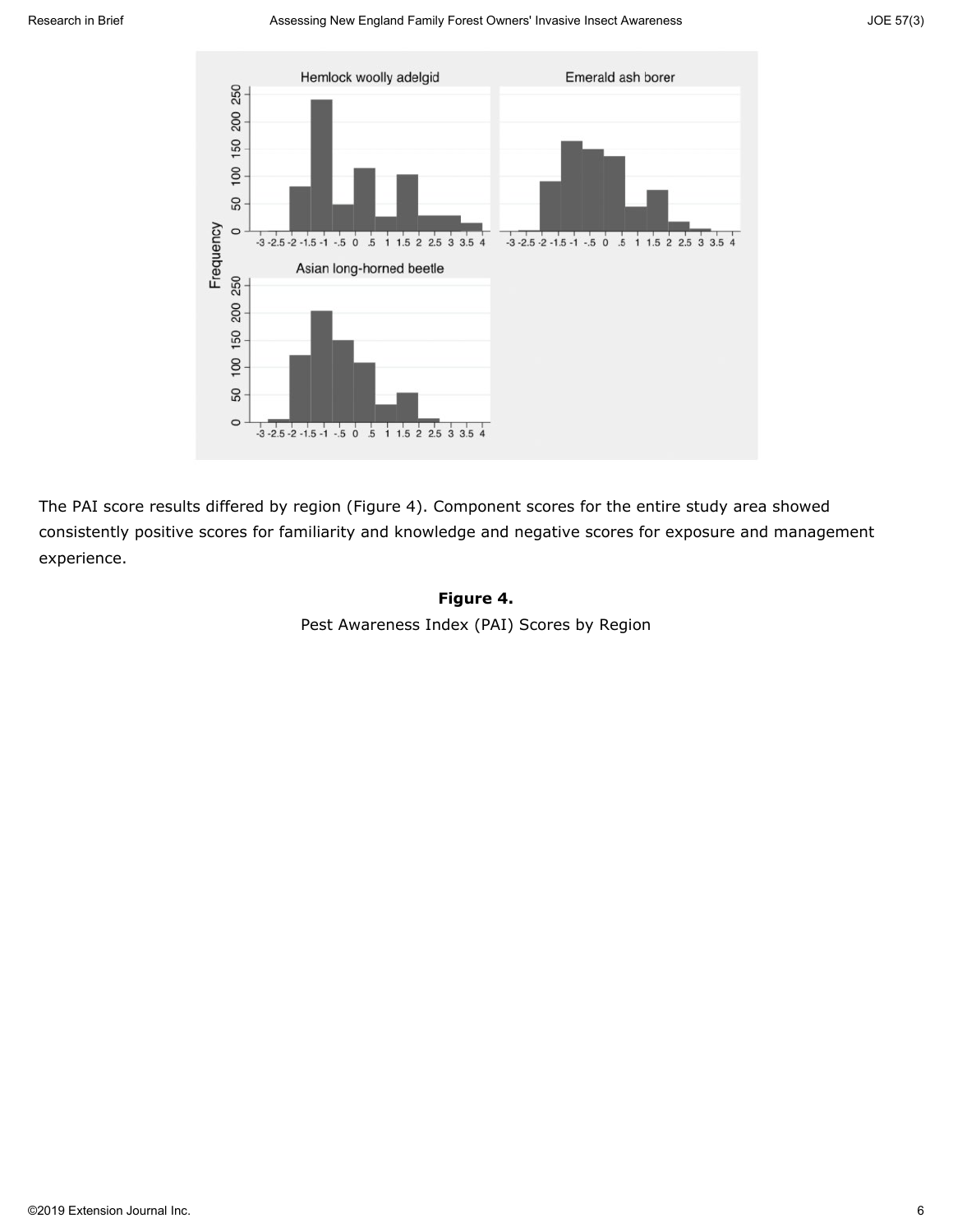

The overall summary PAI scores indicated differences by region (Table 3). The positive PAI score for HWA was driven largely by high PAI scores for Connecticut and Massachusetts, whereas Vermont-North contributed the greatest negative score. The negative PAI score for EAB was supported by all regions (except Vermont-North), with lowest scores in Connecticut and Vermont-South. The large negative PAI score for ALB was driven by all six areas, with the largest contributing negative scores from Connecticut and Vermont. (Appendix D provides more detail.)

### **Table 3.**

Summary Pest Awareness Index Scores by Region and Species

|                                           | <b>CT</b>                                    | MA               | <b>NH-North</b> | <b>NH-South</b>                                                                    | VT-North     | VT-South                                                            |
|-------------------------------------------|----------------------------------------------|------------------|-----------------|------------------------------------------------------------------------------------|--------------|---------------------------------------------------------------------|
|                                           | $(n = 107)$                                  | $(n = 111)$      | $(n = 128)$     | $(n = 121)$                                                                        | $(n = 96)$   | $(n = 125)$                                                         |
| <b>Species</b>                            | M(SD)                                        | M(SD)            | M(SD)           | M(SD)                                                                              | M(SD)        | M(SD)                                                               |
| Hemlock woolly adelgid                    | $0.27(m)$ $(1.8)$                            |                  |                 | $0.75$ (all) $(1.7)$ $-0.17$ (m) $(1.2)$ $0.01$ (m,vn) $(1.2)$ $-0.36$ (m) $(1.0)$ |              | $-0.14(m)$ (1.3)                                                    |
| Emerald ash borer                         | $-0.29$ (ns,vn) $(1.1)$ $-0.24$ (vn) $(1.0)$ |                  | $-0.05(1.1)$    |                                                                                    |              | $-0.04$ (c,vs) $(1.1)$ $0.04$ (c,m) $(1.0)$ $-0.31$ (ns,vn) $(1.1)$ |
| Asian long-horned beetle $-0.55(m)$ (0.9) |                                              | $-0.25(c)$ (1.0) | $-0.38(1.0)$    | $-0.39(1.0)$                                                                       | $-0.47(0.8)$ | $-0.45(1.1)$                                                        |

*Note.* Wilcoxon rank-sum test result significant differences:

(all) = significant different from all, at least 5% level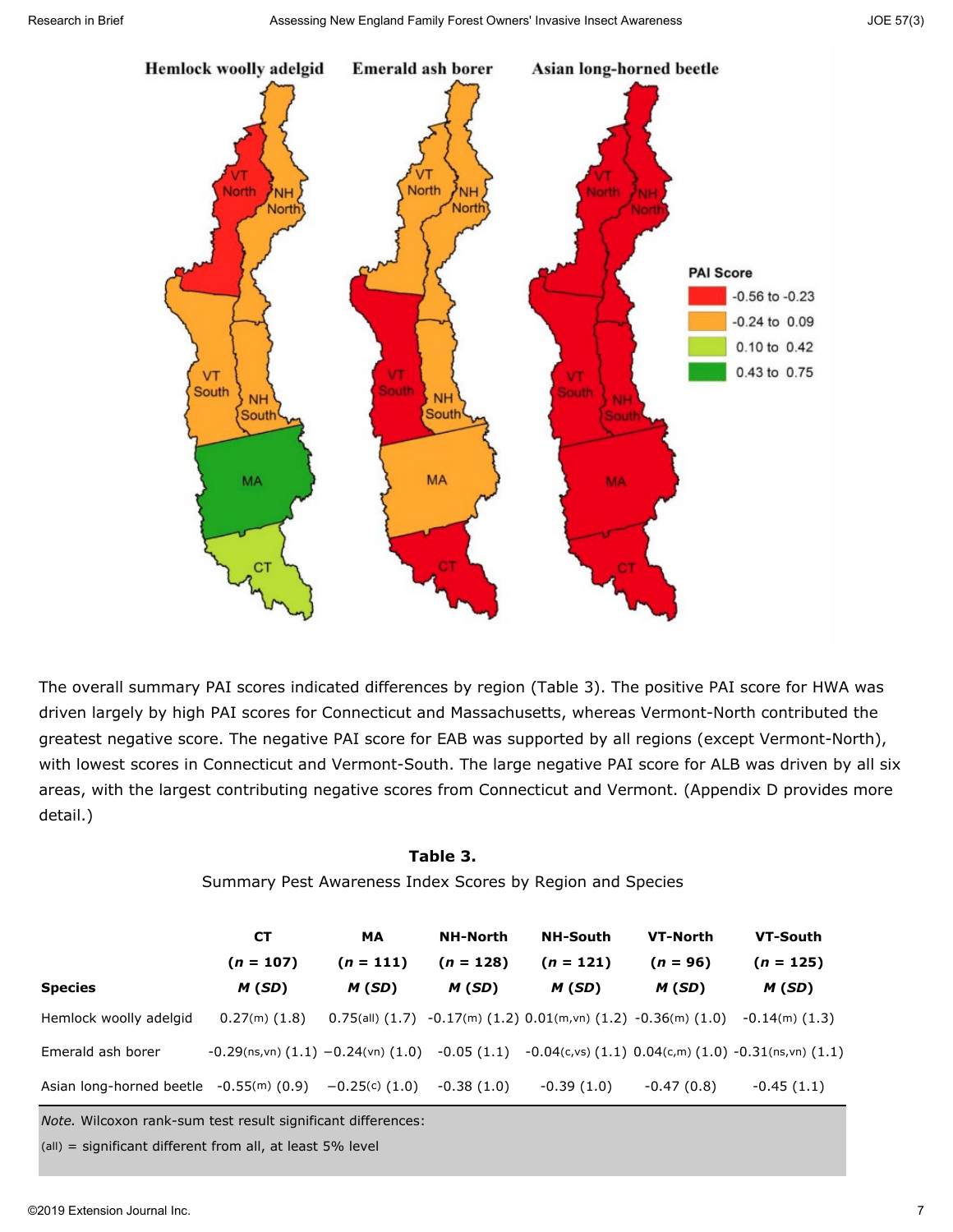| Research in Brief                                                    | Assessing New England Family Forest Owners' Invasive Insect Awareness      | JOE 57(3) |
|----------------------------------------------------------------------|----------------------------------------------------------------------------|-----------|
| $(c)$ = significant different from Connecticut, at least 5% level    |                                                                            |           |
| $(m)$ = significant different from Massachusetts, at least 5% level  |                                                                            |           |
|                                                                      | $(ns)$ = significant different from New Hampshire-South, at least 5% level |           |
| $(vn)$ = significant different from Vermont-North, at least 5% level |                                                                            |           |
| $(vs)$ = significant different from Vermont-South, at least 5% level |                                                                            |           |
|                                                                      |                                                                            |           |

The statistical tests comparing PAI scores for in-zone/out-of-zone areas showed consistently significant differences for HWA but not EAB (Table 4). HWA-infested areas had higher overall summary and component scores than non-HWA-infested areas. Non-EAB-infested areas had statistically significant higher management experience scores than EAB-infested areas.

### **Table 4.**

Component and Summary Pest Awareness Index Scores: By Species and Presence

|                                                                                                                     |                        | In-zone score Out-of-zone score |              |                               |
|---------------------------------------------------------------------------------------------------------------------|------------------------|---------------------------------|--------------|-------------------------------|
| <b>Species</b>                                                                                                      | <b>Index component</b> | M (SD)                          | M (SD)       | Wilcoxon rank-sum test result |
| Hemlock woolly adelgid                                                                                              | Familiarity            | 0.38(0.3)                       | 0.30(0.2)    | $< 0.01\%$                    |
| (In-zone $n = 308$ , out-of-zone $n = 380$ ) Knowledge                                                              |                        | 0.45(0.5)                       | 0.30(0.5)    | $< 0.01\%$                    |
|                                                                                                                     | Exposure               | $-0.35(0.8)$                    | $-0.68(0.5)$ | $< 0.01\%$                    |
|                                                                                                                     | Management             | $-0.08(0.5)$                    | $-0.14(0.5)$ | < 10%                         |
|                                                                                                                     | Summary                | 0.40(1.6)                       | $-0.23(1.1)$ | $< 0.01\%$                    |
| Emerald ash borer                                                                                                   | Familiarity            | 0.42(0.2)                       | 0.44(0.2)    |                               |
| (In-zone $n = 75$ , out-of-zone $n = 613$ )                                                                         | Knowledge              | 0.15(0.4)                       | 0.22(0.5)    |                               |
|                                                                                                                     | Exposure               | $-0.63(0.6)$                    | $-0.70(0.5)$ |                               |
|                                                                                                                     | Management             | $-0.21(0.5)$                    | $-0.10(0.4)$ | $< 5\%$                       |
|                                                                                                                     | Summary                | $-0.27(1.2)$                    | $-0.13(1.1)$ |                               |
| <i>Note.</i> No comparison could be made with Asian long-horned beetle because it is not present in the study area. |                        |                                 |              |                               |

# **Discussion**

FIPs present major problems for forests across the northeastern United States, the United States as a whole, and the rest of the world. Across the northeastern United States and in many other regions, FFOs affected by these pests can contribute greatly to mitigating their spread and impact. Increased knowledge leading to increased concern and action will help FFOs (and others) mitigate the problems posed by these pests (Gorman, 2016). The use of a tool such as the PAI with FFOs and other forest owners will help Extension specialists, and others, understand the current state of FIP knowledge, identify specific areas that are weakest, and design programs to address shortcomings.

Overall, PAI scores were low across the study area—in other words, FFOs had relatively low familiarity, knowledge, and experience with the three species. However, the percentages of FFOs in our study indicating familiarity with the FIPs exceeded that of the general public (Poudyal, Bowker, & Moore, 2016) and of private forest owners more than a decade ago (Connelly, Brown, & Smallidge, 2007). In our study, over 26% of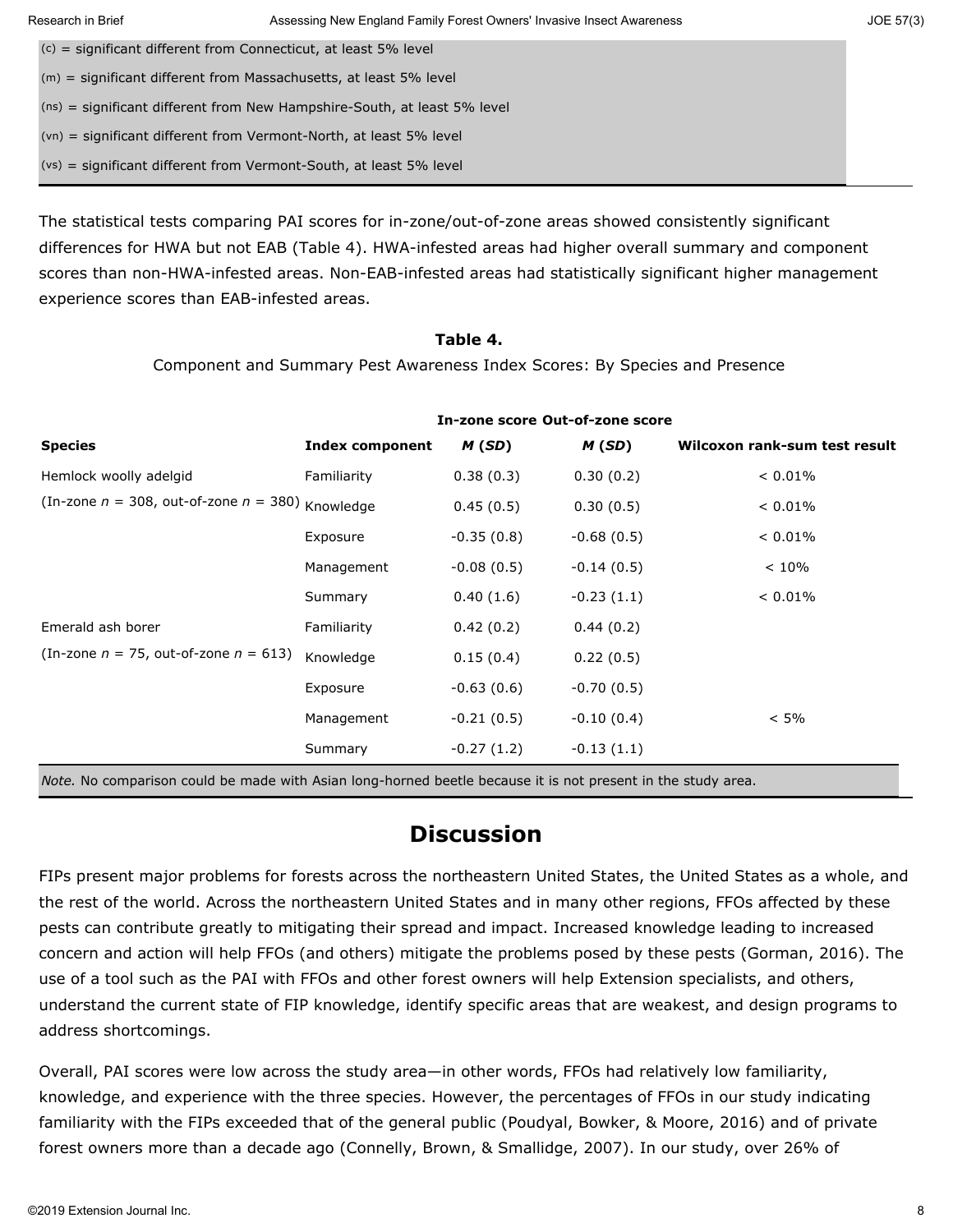#### Research in Brief **Assessing New England Family Forest Owners'** Invasive Insect Awareness JOE 57(3) JOE 57(3)

respondents were unaware of HWA, 9% were unaware of EAB, and 8% were unaware of ALB. The eastern United States survey conducted by Poudyal et al. (2016) showed that 62% of the public were unaware of HWA. The New York survey conducted by Connelly et al. (2007) showed that 58%–63% were unaware of HWA, 61%–74% were unaware of EAB, and 33%–46% were unaware of ALB (ranges reflect regional differences). Lower familiarity levels may be due to unaffected respondents and lower prevalence of the pests at an earlier time, respectively.

Our results indicated that FIP familiarity ranged across the scale for respondents but tended toward the lower end of familiarity for each of the species. The highest familiarity score (0.44) was for EAB, likely due to the recent introduction of this species and the accompanying high levels of press coverage and outreach. HWA had the lowest average familiarity score (0.34) and was low even in Connecticut where it has long been established. Was HWA familiarity in Connecticut higher when the insect first established itself and when there was more media coverage? Researchers could use the PAI to address this question in the future with remeasurement. For example, remeasuring the PAI for EAB could indicate whether EAB familiarity decreases with passing of time and lessened media coverage.

Although the lowest familiarity score was for HWA, the highest, but still relatively low, knowledge score (0.37) was for HWA, and the knowledge score for ALB (0.05) was the lowest. Knowledge scores were driven down largely by respondents' honestly stating their lack of knowledge in response to the question rather than answering incorrectly. As familiarity is raised through outreach and other efforts, we anticipate that insect knowledge also will increase. That being said, the knowledge scores need to be examined cautiously as they are based on one knowledge question for each insect. Future efforts should include a small battery of three or four knowledge questions per species. This shortcoming was a result of limited space in the questionnaire for our project.

The exposure scores were low primarily due to respondents' not knowing whether they had had the insects on their land and secondarily due to their either being out of the infestation zones or not having the requisite host species. Not knowing what is actually present is especially an issue with hard-to-detect species. Although exposure is an important part of overall awareness, it is not a perfect indicator of what is on the land, and it will change as insects move and detection increases. As most owners reported not knowing whether they had the insects, it is logical that the management scores also were low.

The low levels of exposure and management experience suggest that outreach efforts should focus on general knowledge and detection and not specific management or mitigation actions. But the outreach should be structured so that owners gain not only knowledge needed to identify an insect but also knowledge regarding whom to call if the pest is detected; in other words, efforts should establish trusted sources and build social capital (Gorman, 2016). Providing linkages to the small number of owners who have direct experience with the pest may be particularly useful in assisting other FFOs in gaining knowledge through peer-to-peer learning (Allred, Goff, Wetzel, & Luo, 2011). The Extension community has an important role to fill in helping ensure that accurate information is being distributed and helping support and nurture networks of owners.

# **Conclusion**

Because FIPs are threats to many forested landscapes, it is important that forest owners have the knowledge and tools to increase their familiarity with FIPs and to address the challenges FIP infestations present. The PAI is a tool that can be used in many ways to inform and monitor Extension efforts aimed at educating FFOs, and indeed many other forest owners (e.g., industrial and public land managers), about FIPs. Investigating specific factors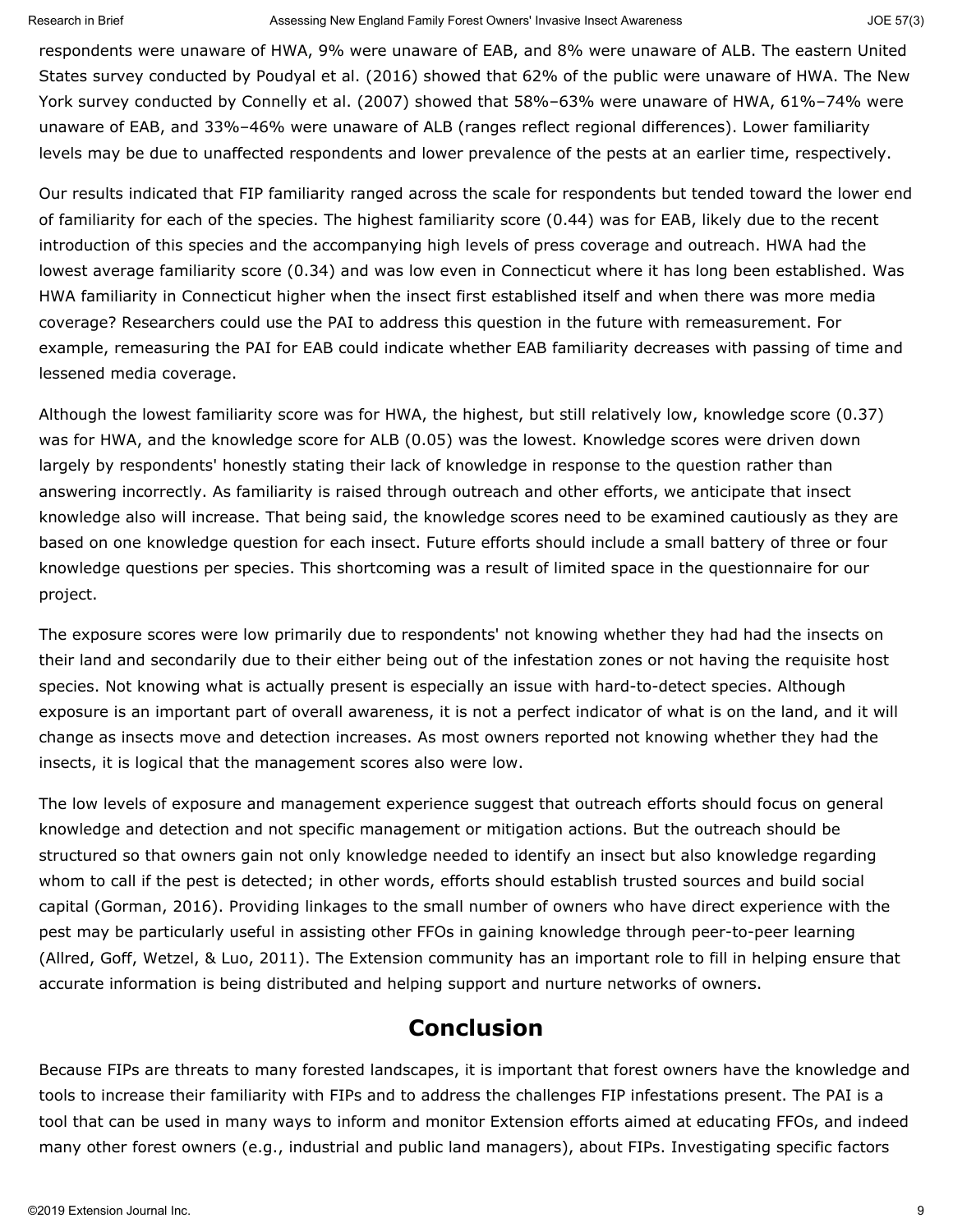that influence PAI scores can inform outreach. For example, low PAI knowledge and exposure experience scores may point to the need to redouble efforts to help owners gain specific insect and infestation knowledge. Future assessments involving use of the PAI could include more questions on species identification to help measure success of particular outreach designed to improve species detection skills. The PAI could be used to retest awareness in an area over time (or via cross-section) to measure the effectiveness and reach of Extension efforts, peer-to-peer learning, social media campaigns, and other efforts. Additional analyses exploring how PAI scores vary across regions according to respondent and land characteristics may help Extension agents target specific audiences. The PAI also may be adapted to different places and FIPs by changing specific content while retaining the basic structure of the questions and scoring.

### **Acknowledgments**

This material is based on work supported by the National Science Foundation under Grant No. DEB-1617075. We graciously thank Danelle Laflower for her assistance in creating the maps presented in the article figures. The research we have reported on is partially supported by the Harvard Forest Long Term Ecological Research Program.

### **References**

Allred, S. B., Goff, G. R., Wetzel, L. P., & Luo, M. K. (2011). Evaluating peer impacts of a master forest owner volunteer program. *Journal of Extension*, *49*(5), Article 5RIB3. Available at: <https://joe.org/joe/2011october/rb3.php>

Anderson, R. C. (2006). Forestry mini college: A cost-effective way to educate non-industrial private forest landowners. *Journal of Extension*, *44*(3), Article 3IAW4. Available at:<https://www.joe.org/joe/2006june/iw4.php>

Aukema, J. E., Leung, B., Kovacs, K., Chivers, C., Britton, K. O., Englin, J., . . . Holle, B. V. (2011). Economic impacts of non-native forest insects in the continental United States. *PLOS ONE*, *6*(9), e24587. <https://doi.org/10.1371/journal.pone.0024587>

Boyd, I. L., Freer-Smith, P. H., Gilligan, C. A., & Godfray, H. C. J. (2013). The consequence of tree pests and diseases for ecosystem services. *Science*, *342*(6160), 1235773–1235773. <https://doi.org/10.1126/science.1235773>

Butler, B. J., Hewes, J. H., Dickinson, B. J., Andrejczyk, K., Butler, S. M., & Markowski-Lindsay, M. (2016). Family forest ownerships of the United States, 2013: Findings from the USDA Forest Service's National Woodland Owner Survey. *Journal of Forestry*, *114*(6), 638–647. [https://doi.org/http://dx.doi.org/10.5849/jof.15-099](https://doi.org/http:/dx.doi.org/10.5849/jof.15-099)

Connelly, N. A., Brown, T. L., & Smallidge, P. J. (2007). *Public awareness of invasive plants and insects in the Catskills and Lower Hudson region* (Human Dimensions Research Unit Publications Series No. HDRU Series No. 07-7). Cornell, NY: Cornell University Department of Natural Resources Human Dimensions Research Unit.

Dillman, D. A., Smyth, J. D., & Christian, L. M. (2014). *Internet, phone, mail, and mixed-mode surveys: The tailored design method* (4th ed.). Hoboken, NJ: Wiley & Sons.

Dodds, K. J., & Orwig, D. A. (2011). An invasive urban forest pest invades natural environments—Asian longhorned beetle in northeastern US hardwood forests. *Canadian Journal of Forest Research*, *1742*(June), 1729– 1742. <https://doi.org/10.1139/X11-097>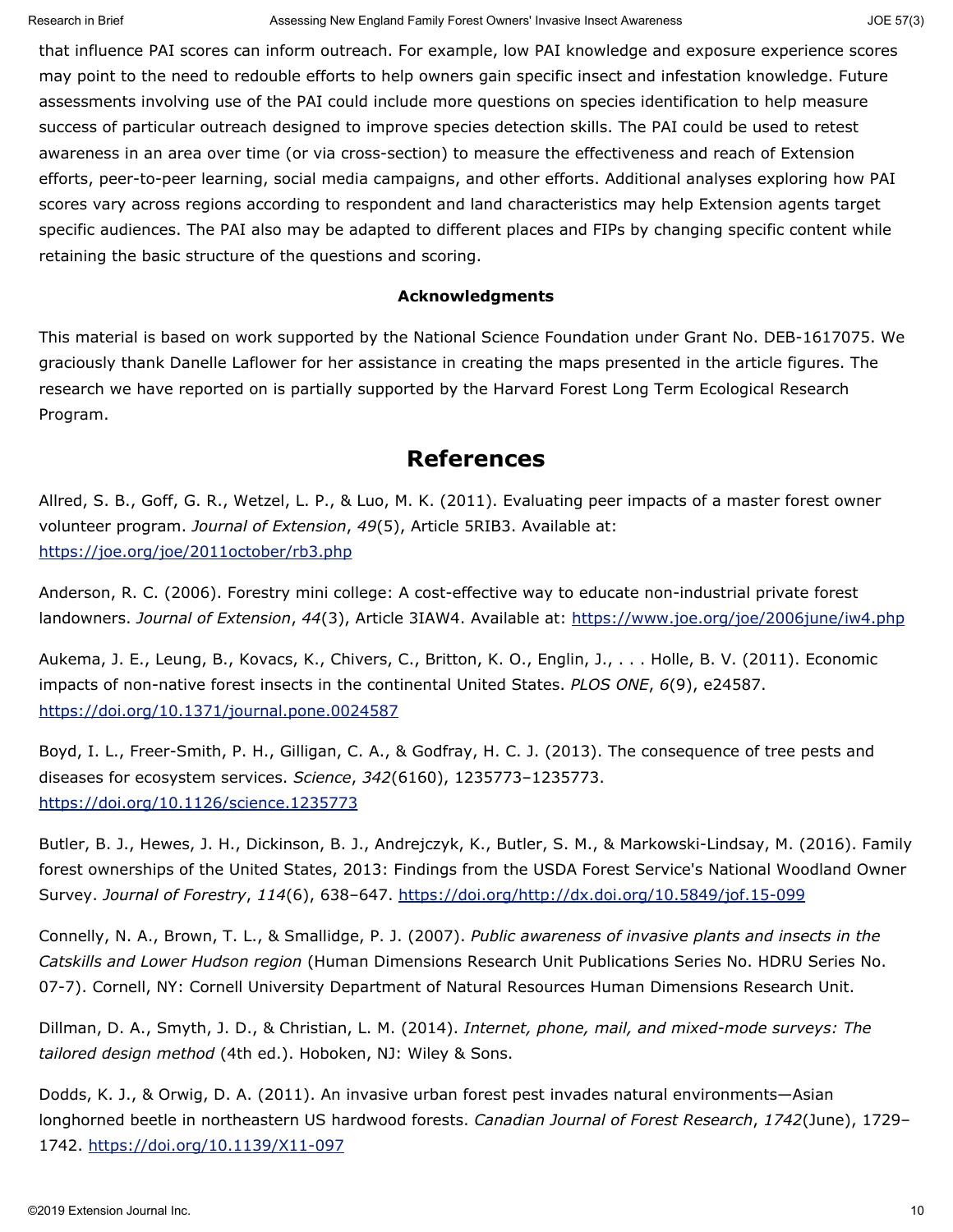Gorman, J. E. (2016, August). *Anticipating aliens: Applying social science to understand stakeholder perceptions of emerald ash borer* (Unpublished master's thesis). University of Maine, Orono, ME.

Herms, D. A., & McCullough, D. G. (2014). Emerald ash borer invasion of North America: History, biology, ecology, impacts, and management. *Annual Review of Entomology*, *59*(1), 13–30. <https://doi.org/10.1146/annurev-ento-011613-162051>

Hicke, J. A., Allen, C. D., Desai, A. R., Dietze, M. C., Hall, R. J., Hogg, E. H., . . . Vogelmann, J. (2012). Effects of biotic disturbances on forest carbon cycling in the United States and Canada. *Global Change Biology*, *18*(1), 7– 34.<https://doi.org/10.1111/j.1365-2486.2011.02543.x>

Kim, J., Hwang, T., Schaaf, C. L., Orwig, D. A., Boose, E., & Munger, J. W. (2017). Increased water yield due to the hemlock woolly adelgid infestation in New England. *Geophysical Research Letters*, *44*, 2327–2335. <https://doi.org/10.1002/2016GL072327>

Liebhold, A. M., McCullough, D. G., Blackburn, L. M., Frankel, S. J., Von Holle, B., & Aukema, J. E. (2013). A highly aggregated geographical distribution of forest pest invasions in the USA. *Diversity and Distributions*, *19*(9), 1208–1216.<https://doi.org/10.1111/ddi.12112>

Liebhold, A. M., MacDonald, W. M., Bergdahl, D., & Mastro, V. C. (1995). Invasion by exotic forest pests: A threat to forest ecosystems. *Forest Science Monograph*, *30*, 49.

Lovett, G. M., Canham, C. D., Arthur, M. A., Weathers, K. C., & Fitzhugh, R. D. (2006). Forest ecosystem responses to exotic pests and pathogens in eastern North America. *BioScience*, *56*(5), 395–405. [https://doi.org/10.1641/0006-3568\(2006\)056\[0395:FERTEP\]2.0.CO;2](https://doi.org/10.1641/0006-3568(2006)056%5b0395:FERTEP%5d2.0.CO;2)

Lovett, G. M., Weiss, M., Liebhold, A. M., Holmes, T. P., Leung, B., Lambert, K. F., . . . Weldy, T. (2016). Nonnative forest insects and pathogens in the United States: Impacts and policy options. *Ecological Applications*, *26*(5), 1437–1455.<https://doi.org/10.1890/15-1176>

Magill, D. J., McGill, D. W., & Fraser, R. F. (2004). Refining outreach to woodland owners in West Virginia— Preferred topics and assistance methods. *Journal of Extension*, *42*(2), Article 4RIB5. Available at: <https://www.joe.org/joe/2004august/rb5.php>

McGill, D. W., Campbell, L. G., & Pierskalla, C. (2007). The role of the West Virginia Extension Service in forestry education and technical assistance. *Journal of Extension*, *45*(6), Article 6RIB6. Available at: <https://www.joe.org/joe/2007december/rb6.php>

Meng, P. S., Hoover, K., & Keena, M. A. (2015). Asian longhorned beetle (Coleoptera: Cerambycidae), an introduced pest of maple and other hardwood trees in North America and Europe. *Journal of Integrated Pest Management*, *6*(1).<https://doi.org/10.1093/jipm/pmv003>

Nagle, A. M., Usborne, R., Stone, A., McCullough, D., & Sadof, C. S. (2014). Power hours—Invasive species communication through collaborative webinars. *Journal of Extension*, *52*(2), Article 2IAW1. Available at: <https://www.joe.org/joe/2014april/iw1.php>

O'Callaghan, A. M., & Skelly, J. (2013). Community involvement to reduce insect threats to urban forests. *Journal of Extension*, *51*(6), Article 6TOT8. Available at:<https://joe.org/joe/2013december/tt8.php>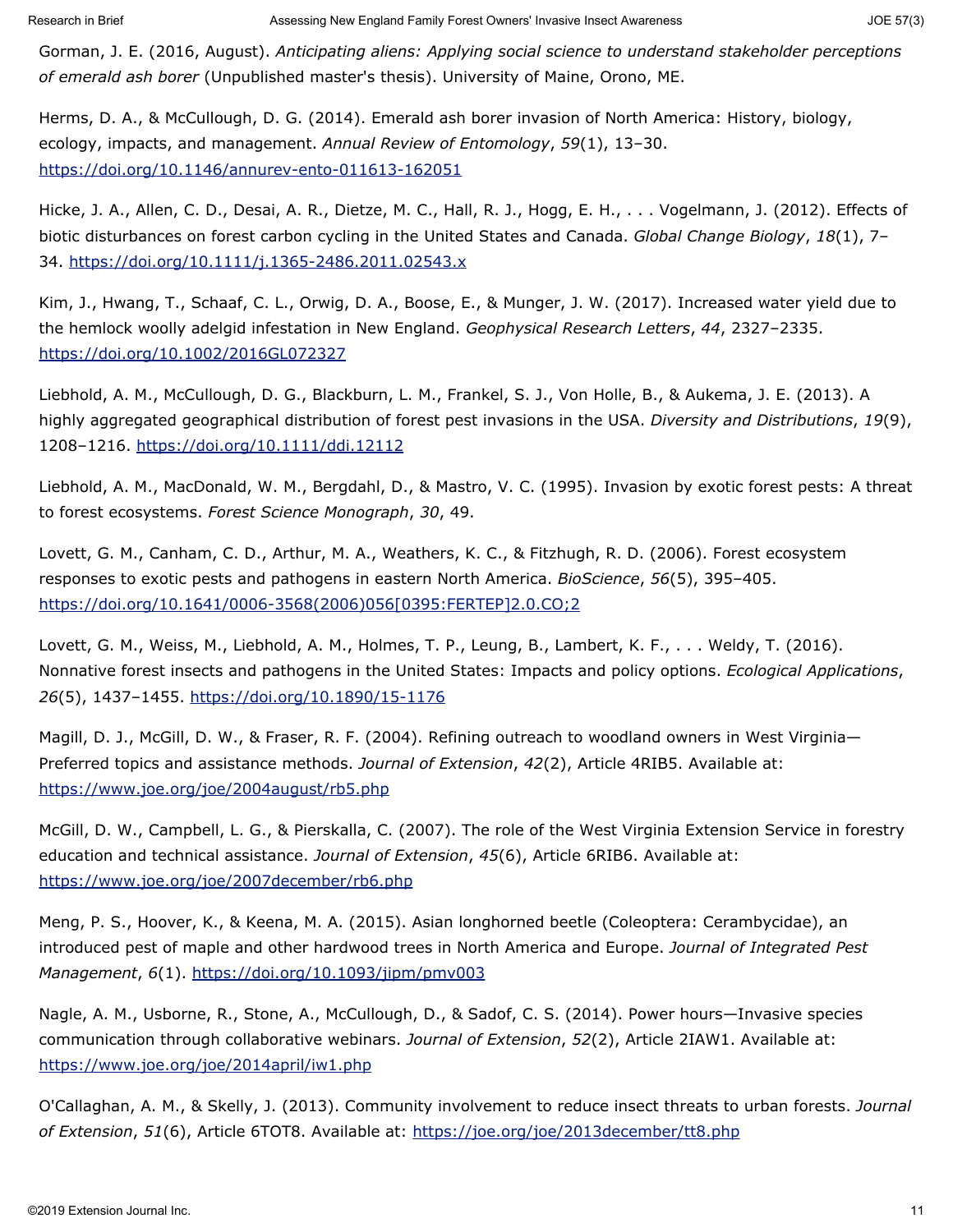Orwig, D. A., Barker Plotkin, A. A., Davidson, E. A., Lux, H., Savage, K. E., & Ellison, A. M. (2013). Foundation species loss affects vegetation structure more than ecosystem function in a northeastern USA forest. *PeerJ*, *1*, e41.<https://doi.org/10.7717/peerj.41>

Orwig, D. A., Foster, D. R., & Mausel, D. L. (2002). Landscape patterns of hemlock decline in New England due to the introduced hemlock woolly adelgid. *Journal of Biogeography*, *29*, 1475–1487.

Orwig, D. A., Thompson, J. R., Povak, N., Manner, M., Niebyl, D., & Foster, D. R. (2012). A foundation tree at the precipice: Tsuga canadensis health after the arrival of Adelges tsugae in central New England. *Ecosphere*, *3*(1),  $1 - 16$ .

Peltzer, D. A., Allen, R. B., Lovett, G. M., Whitehead, D., & Wardle, D. A. (2010). Effects of biological invasions on forest carbon sequestration. *Global Change Biology*, *16*(2), 732–746. [https://doi.org/10.1111/j.1365-](https://doi.org/10.1111/j.1365-2486.2009.02038.x) [2486.2009.02038.x](https://doi.org/10.1111/j.1365-2486.2009.02038.x)

Poudyal, N. C., Bowker, J. M., & Moore, R. L. (2016). Understanding public knowledge and attitudes toward controlling hemlock woolly adelgid on public forests. *Journal of Forestry*, *114*(6), 619–628. <https://doi.org/10.5849/jof.15-015>

Strong, N. A., Oester, P. T., & Shaw, D. (2012). Pest scene investigators: A peer-learning effort to improve forest health in Oregon. *Journal of Extension*, *50*(2), Article 2IAW2. Available at: [https://www.joe.org/joe/2012april/pdf/JOE\\_v50\\_2iw2.pdf](https://www.joe.org/joe/2012april/pdf/JOE_v50_2iw2.pdf)

Sundermeier, A. (2005). Exotic pest invasion—Plan of action for Extension educators. *Journal of Extension*, *43*(5), Article 5TOT5. Available at:<https://www.joe.org/joe/2005october/tt5.php>

University of Vermont Extension, Vermont Department of Forests, Parks, and Recreation, Vermont Department of Environmental Conservation, & Vermont Nature Conservancy. (2018, February 27). Emerald ash borer found in Vermont. Retrieved from<https://vtinvasives.org/eab>

U.S. Department of Agriculture Forest Service. (2016). *Major forest and insect disease conditions in the United States: 2014 update* (No. FS-1078). Washington, DC: Author.

Van Fleet, T. E., Kittredge, D. B., Butler, B. J., & Catanzaro, P. F. (2012). Reimagining family forest conservation: Estimating landowner awareness and their preparedness to act with the Conservation Awareness Index. *Journal of Forestry*, *110*(4), 207–215.

Zobrist, K. W., & Rozance, M. A. (2015). Forest landowner education interests and delivery preferences: A retrospective look at survey results and actual participation. *Journal of Extension*, *53*(5), Article 5FEA6. Available at:<https://www.joe.org/joe/2015october/a6.php>

# **Appendix A**

# **Pest Awareness Index Survey Questions**

### **Figure A1.**

Pest Awareness Index Survey Questions

### *How much would you say you know about the following woodland insect species?*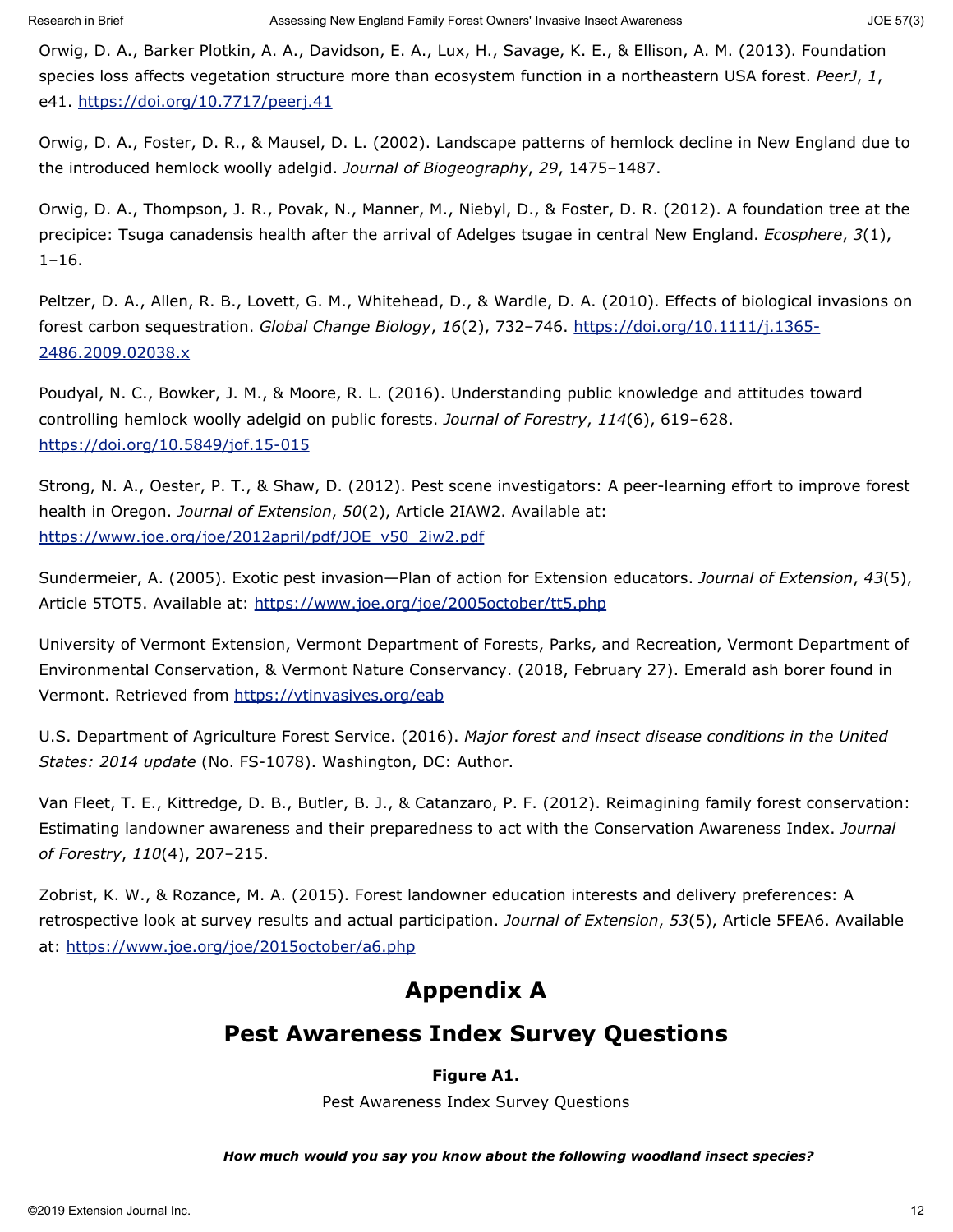| Research in Brief | Assessing New England Family Forest Owners' Invasive Insect Awareness                                             |                         |        |      |                          | JOE 57(3)     |
|-------------------|-------------------------------------------------------------------------------------------------------------------|-------------------------|--------|------|--------------------------|---------------|
|                   | Hemlock woolly adelgid                                                                                            | Never                   | Very   |      | Some Quite a bit A great |               |
|                   |                                                                                                                   | heard of                | little |      |                          | deal          |
|                   | Familiarity Asian long-horned beetle                                                                              | Never                   | Very   |      | Some Quite a bit A great |               |
|                   |                                                                                                                   | heard of                | little |      |                          | deal          |
|                   | Emerald ash borer                                                                                                 | Never                   | Very   |      | Some Quite a bit A great |               |
|                   |                                                                                                                   | heard of                | little |      |                          | deal          |
|                   | Please indicate whether the following statements are true or false by checking True or False. If you do not       |                         |        |      |                          |               |
|                   |                                                                                                                   | know, check Don't know. |        |      |                          |               |
|                   | Hemlock woolly adelgid can be identified by the presence of a white substance.                                    |                         |        | True | False                    | Don't         |
| Knowledge         |                                                                                                                   |                         |        |      |                          | know          |
|                   | Asian long-horned beetles feed on many types of trees.                                                            |                         |        | True | False                    | Don't         |
|                   |                                                                                                                   |                         |        |      |                          | know          |
|                   | Adult emerald ash borers cannot fly.                                                                              |                         |        | True | False                    | Don't         |
|                   |                                                                                                                   |                         |        |      |                          | know          |
|                   | Do you currently have or have you ever had hemlock woolly adelgid on your woodland?                               |                         |        | Yes  | No                       | Don't         |
|                   |                                                                                                                   |                         |        |      |                          | know          |
|                   | Have you or someone you've hired ever cut or removed trees on your woodland because of<br>hemlock woolly adelgid? |                         |        | Yes  | No                       | Don't         |
|                   |                                                                                                                   |                         |        |      |                          | know          |
|                   | Do you currently have or have you ever had emerald ash borer on your woodland?                                    |                         |        | Yes  | No                       | Don't<br>know |
| <b>Experience</b> | Have you or someone you've hired ever cut or removed trees on your woodland because of                            |                         |        | Yes  | No                       | Don't         |
|                   | emerald ash borer?                                                                                                |                         |        |      |                          | know          |
|                   | Do you currently have or have you ever had Asian long-horned beetle on your woodland?                             |                         |        | Yes  | No                       | Don't         |
|                   |                                                                                                                   |                         |        |      |                          | know          |
|                   | Have you or someone you've hired ever cut or removed trees on your woodland because of                            |                         |        | Yes  | No                       | Don't         |
|                   | Asian long-horned beetle?                                                                                         |                         |        |      |                          | know          |
|                   |                                                                                                                   |                         |        |      |                          |               |

# **Appendix B**

# **Pest Awareness Index Scoring**

We drew our PAI scoring methodology from a similar index developed to estimate FFOs' awareness of conservation options (Van Fleet et al., 2012). We transformed each of the four component questions so that greater scores reflect greater pest awareness. Higher scores reflect higher levels of familiarity, correct answers to knowledge-based questions, and forest insect exposure or management experience. The exception to that rule involved scoring "Yes" responses to exposure experience when the insect was not and had not ever been recorded as being present in a particular town; in those cases, we transformed those scores to be −1.

We strived for consistency with scoring each of the four component questions, keeping scores between −1 and 1. The scoring rubric is presented in Tables B1, B2, and B3 and described in the narrative text following the table.

### **Table B1.**

Scoring for the Pest Awareness Index Familiarity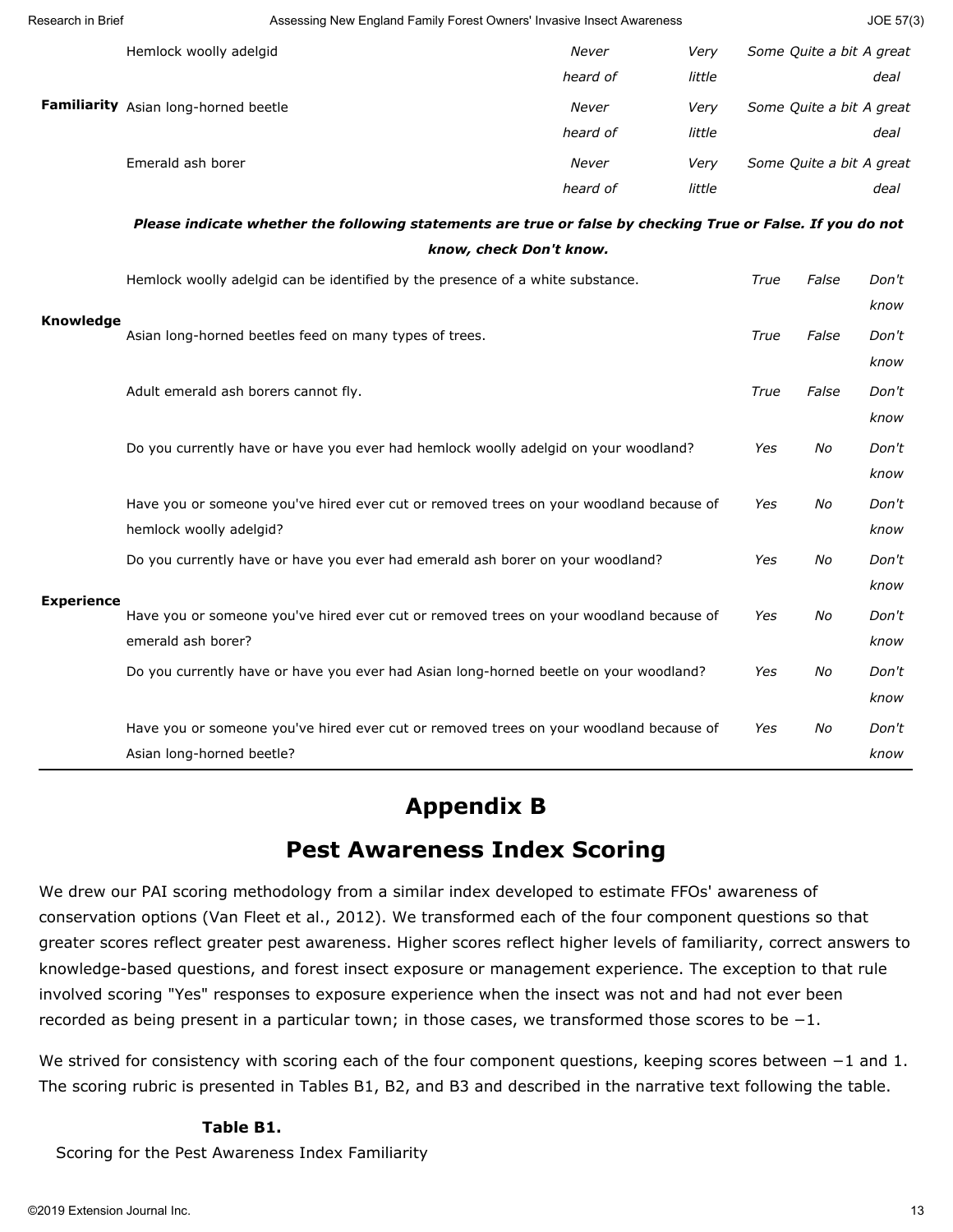| Research in Brief                                        |                     |                    | Assessing New England Family Forest Owners' Invasive Insect Awareness |              |  |  |  |
|----------------------------------------------------------|---------------------|--------------------|-----------------------------------------------------------------------|--------------|--|--|--|
|                                                          |                     |                    |                                                                       |              |  |  |  |
| Never heard of Very little Some Quite a lot A great deal |                     |                    |                                                                       |              |  |  |  |
| $\pmb{0}$                                                | 0.25                | 0.5                | 0.75                                                                  | $\mathbf{1}$ |  |  |  |
|                                                          | Table B2.           |                    |                                                                       |              |  |  |  |
| Scoring for the Pest Awareness Index                     |                     |                    |                                                                       |              |  |  |  |
|                                                          | Knowledge Component |                    |                                                                       |              |  |  |  |
|                                                          |                     |                    |                                                                       |              |  |  |  |
|                                                          |                     |                    |                                                                       |              |  |  |  |
| Correct answer Incorrect answer Do not know              |                     |                    |                                                                       |              |  |  |  |
| $\mathbf{1}$                                             | $-1$                |                    | 0                                                                     |              |  |  |  |
|                                                          | Table B3.           |                    |                                                                       |              |  |  |  |
| Scoring for the Pest Awareness                           |                     |                    |                                                                       |              |  |  |  |
| <b>Index Experience Components</b>                       |                     |                    |                                                                       |              |  |  |  |
|                                                          |                     | Yes No Do not know |                                                                       |              |  |  |  |
| In-zone scoring                                          | $1 \quad 0$         | $-1$               |                                                                       |              |  |  |  |

# **Familiarity**

The survey presented one question for each insect that asked the respondent to gauge his or her familiarity using a 5-point Likert scale. We assigned scores associated with these responses ranging from 0 (*Never heard of*) to 1 (*A great deal*). We assigned gradations of familiarity with equally spaced fractional values 0.25 (*Very little*), 0.5 (*Some*), 0.75 (*Quite a lot*).

# **Knowledge**

The survey contained one knowledge question per species, asking the respondents to state whether the question was true or false or to state whether they did not know the answer. If the respondent provided the correct response to the question, we assigned a value of 1 to that component; if the response was incorrect, we assigned a value of *−*1; if the respondent reported he or she did not know the answer, we assigned the component a value  $of 0.$ 

# **Experience**

The survey contained two experience questions per species, one regarding exposure and one management. We elicited responses to gauge whether respondents currently had or ever had had the forest insect pest on their land and to gauge whether respondents had ever cut or removed trees because of the forest pest.

# **Exposure**

Whereas the scoring for management experience was straightforward (as described below), the scoring for exposure experience depended on whether the forest insect pest was actually detected in the sample town. As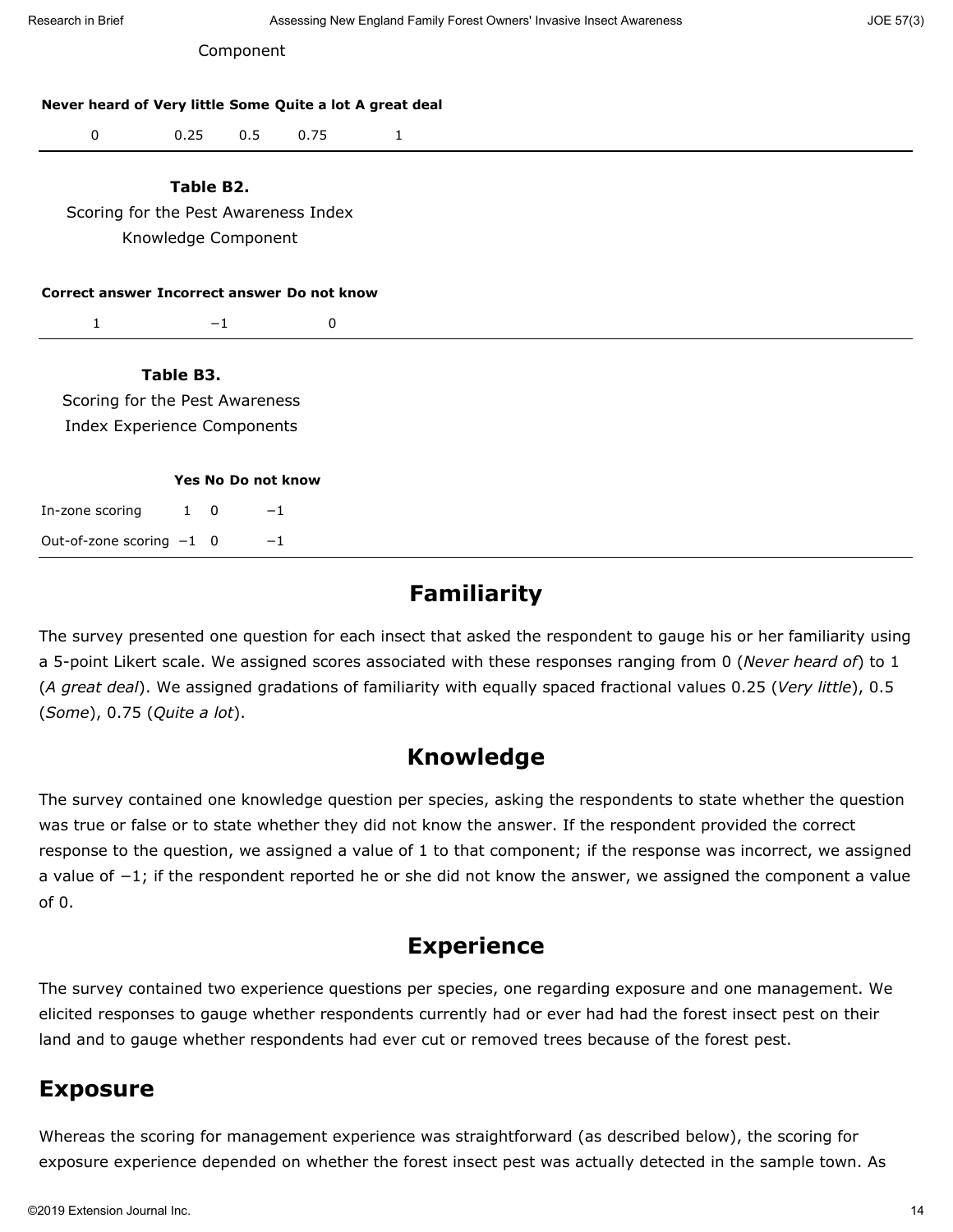described in "Methods," for each species, we identified in-zone and out-of-zone towns based on the presence of the forest insect pest (see Figure 2). At the time of the survey mailing, HWA was detected in all sampled towns in Connecticut and Massachusetts, 17 of the sampled towns in New Hampshire, and 15 of the sampled towns in Vermont. EAB occurred in 11 of the sampled towns in Connecticut, three of the sampled towns in Massachusetts, and none of the sampled towns in New Hampshire or Vermont. ALB was not detected in any of the sampled towns.

For towns containing the FIP, if a respondent indicated that he or she currently had or previously had had the FIP, we assigned the value 1 for that component. If the response was negative, we assigned the value 0. If the respondent did not know about current or past infestation by the FIP, we assigned the value *−*1.

For towns not infested by the FIP, if a respondent indicated that he or she currently had or previously had had the FIP, we assigned the value *−*1 for that component. If the response was negative, we assigned the value 0. If the respondent did not know about current or past infestation by the FIP, we assigned the value *−*1.

# **Management**

Whereas exposure experience scoring depended on the actual presence or absence of the FIP in the town, management experience scoring did not. FFOs were asked whether they had cut or removed trees in response to the FIP. Because survey pretesting indicated that FFOs may preemptively cut or remove trees in response to FIPs found in other, nearby locations, the scoring did not depend on species presence. If a respondent indicated that he or she had cut or removed trees because of the FIP, we assigned a value of 1. If a respondent indicated that he or she had not cut or removed trees because of the FIP, we assigned the value 0. If a respondent did not know whether he or she had cut in response to the FIP, we assigned the value *−*1.

# **Appendix C**

# **Sample Frequencies of Pest Awareness Index Questions**

The familiarity index was lowest for HWA (Table C1), with 26% of respondents reporting they had never heard of the FIP. Compared with other species, respondents were more familiar with EAB than the other two FIPs.

### **Table C1.**

Sample Frequencies of Pest Awareness Index Familiarity Questions (*N* =

688)

| Pest                     | Never heard of Very little Some Quite a lot A great deal |       |       |       |      |
|--------------------------|----------------------------------------------------------|-------|-------|-------|------|
| Hemlock woolly adelgid   | 26.3%                                                    | 29.5% | 30.2% | 11.2% | 2.8% |
| Emerald ash borer        | 9.3%                                                     | 27.9% | 44.በ% | 15.4% | 3.3% |
| Asian long-horned beetle | $8.4\%$                                                  | 37.8% | 40.4% | 11.5% | 1.9% |

In contrast to familiarity, respondents were more likely to answer the HWA knowledge question correctly (38%). However, across-species knowledge was low (Table C2), with the majority of respondents answering incorrectly or stating that they did not know the answer (62%−80%).

### **Table C2.**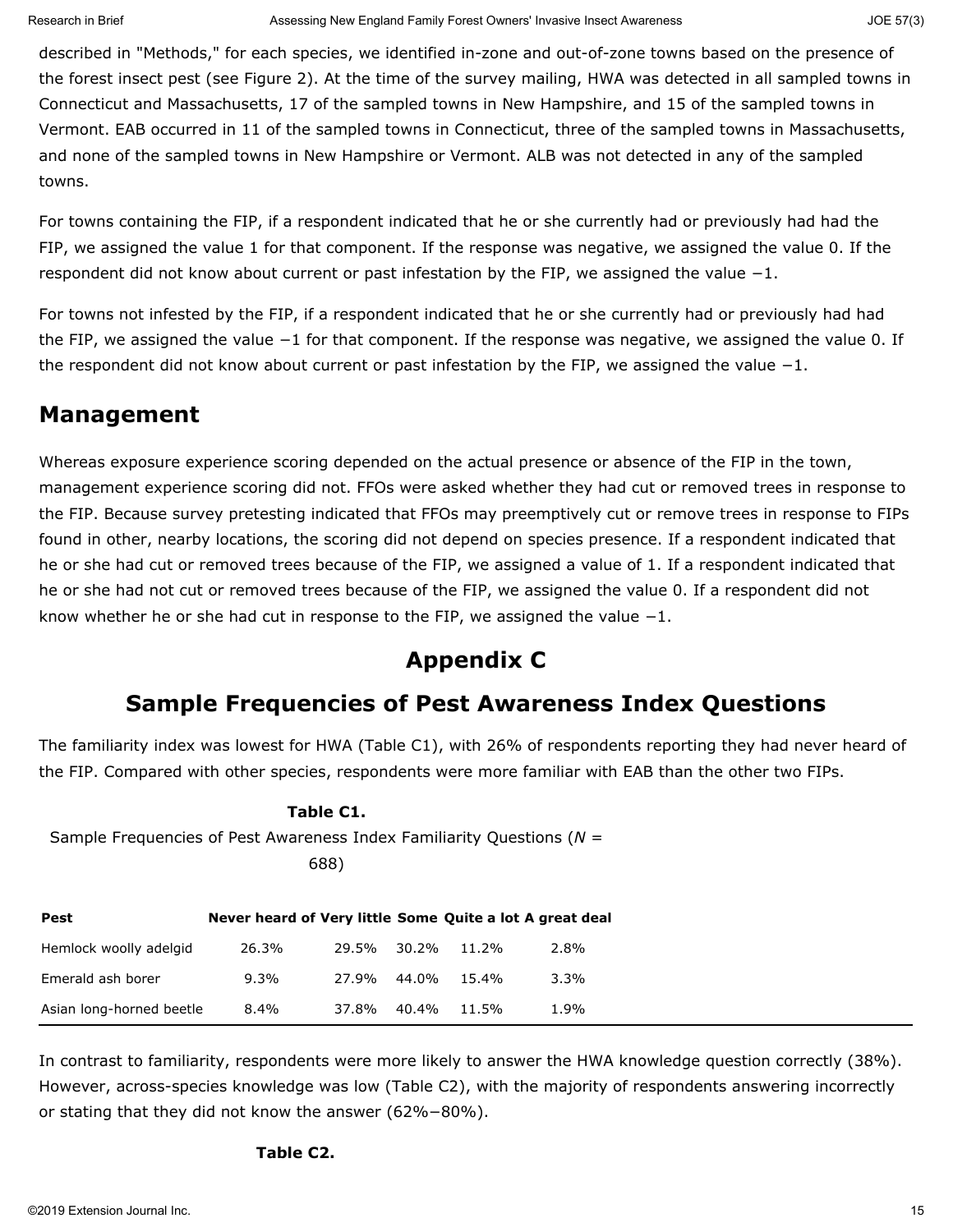### Sample Frequencies of Pest Awareness Index Knowledge

Questions (*N* = 688)

| <b>Pest</b>              | Correct answer Incorrect answer Did not know |         |       |
|--------------------------|----------------------------------------------|---------|-------|
| Hemlock woolly adelgid   | 37.6%                                        | 0.7%    | 61.6% |
| Emerald ash borer        | 24.1%                                        | $3.2\%$ | 72.7% |
| Asian long-horned beetle | 19.6%                                        | 14.4%   | 66.0% |

Although the number of respondents reporting exposure to one of the FIPs was low (Table C3), more respondents reported that they currently had or had had HWA on their woodland (11%), as would be expected based on historical species distribution. In terms of management (Table C3), response patterns were similar across species, with very few respondents having conducted any forest management at all because of the forest pests (<5%). Of those who had, more had removed trees because of EAB (4%) than HWA (3%) or ALB (<1%).

### **Table C3.**

Sample Frequencies of Pest Awareness Index Experience Questions (*N*

 $= 688$ 

|                                     | <b>Exposure experience</b> |            |                 | <b>Management experience</b> |               |             |
|-------------------------------------|----------------------------|------------|-----------------|------------------------------|---------------|-------------|
| Pest                                | Yes                        | No.        | Do not know Yes |                              | <b>No</b>     | Do not know |
| Hemlock woolly adelgid 11.3% 26.5%  |                            |            | 62.2%           |                              | 3.3% 81.7%    | 15.0%       |
| Emerald ash borer                   |                            | 5.1% 29.4% | 65.6%           |                              | 4.2% 80.7%    | 15.1%       |
| Asian long-horned beetle 1.2% 28.8% |                            |            | 70.1%           |                              | $0.6\%$ 83.3% | 16.1%       |

# **Appendix D**

# **Component and Summary Pest Awareness Index Scores by Region and Species**

### **Table D1.**

Component and Summary Pest Awareness Index Scores by Region and Species

|                     |                        |              |              | Hemlock woolly adelgid Emerald ash borer Asian long-horned beetle |
|---------------------|------------------------|--------------|--------------|-------------------------------------------------------------------|
| <b>Study region</b> | <b>Index component</b> | M(SD)        | M(SD)        | M(SD)                                                             |
| Connecticut         | Familiarity            | 0.36(0.3)    | 0.40(0.3)    | 0.34(0.2)                                                         |
| $(n = 107)$         | Knowledge              | 0.44(0.5)    | 0.18(0.4)    | 0.07(0.5)                                                         |
|                     | Exposure               | $-0.36(0.8)$ | $-0.67(0.6)$ | $-0.75(0.4)$                                                      |
|                     | Management             | $-0.16(0.5)$ | $-0.20(0.5)$ | $-0.21(0.4)$                                                      |
|                     | Summary scores         | 0.27(1.8)    | $-0.29(1.1)$ | $-0.55(0.9)$                                                      |
| Massachusetts       | Familiarity            | 0.44(0.3)    | 0.43(0.2)    | 0.49(0.2)                                                         |
| $(n = 111)$         | Knowledge              | 0.50(0.5)    | 0.18(0.5)    | 0.01(0.7)                                                         |
|                     | Exposure               | $-0.18(0.9)$ | $-0.79(0.4)$ | $-0.67(0.5)$                                                      |